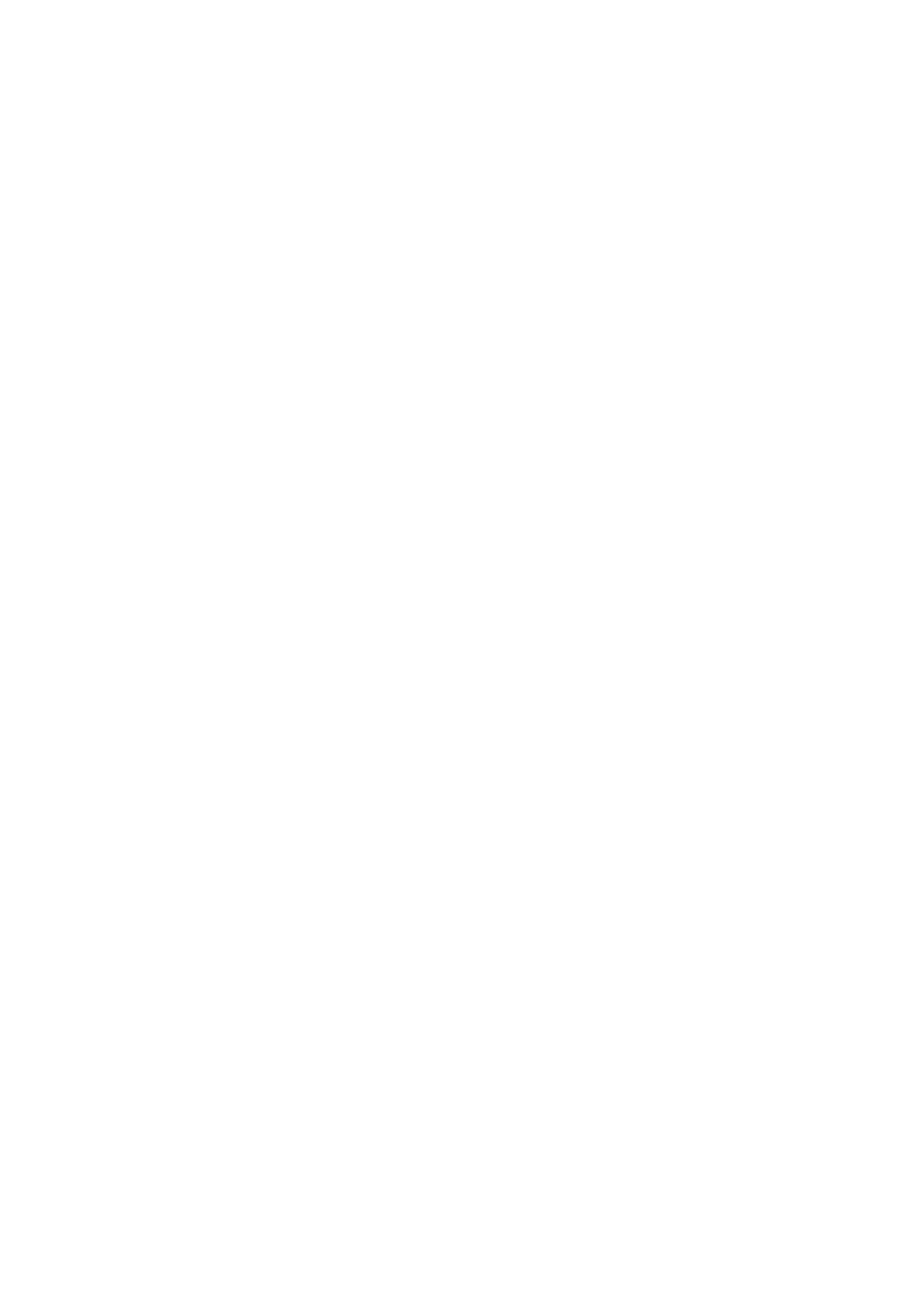# **EUROPEAN UNIVERSITY INSTITUTE DEPARTMENT OF ECONOMICS**

*Learning within a Markovian Environment*

**JAVIER RIVAS**

EUI Working Paper **ECO** 2008/13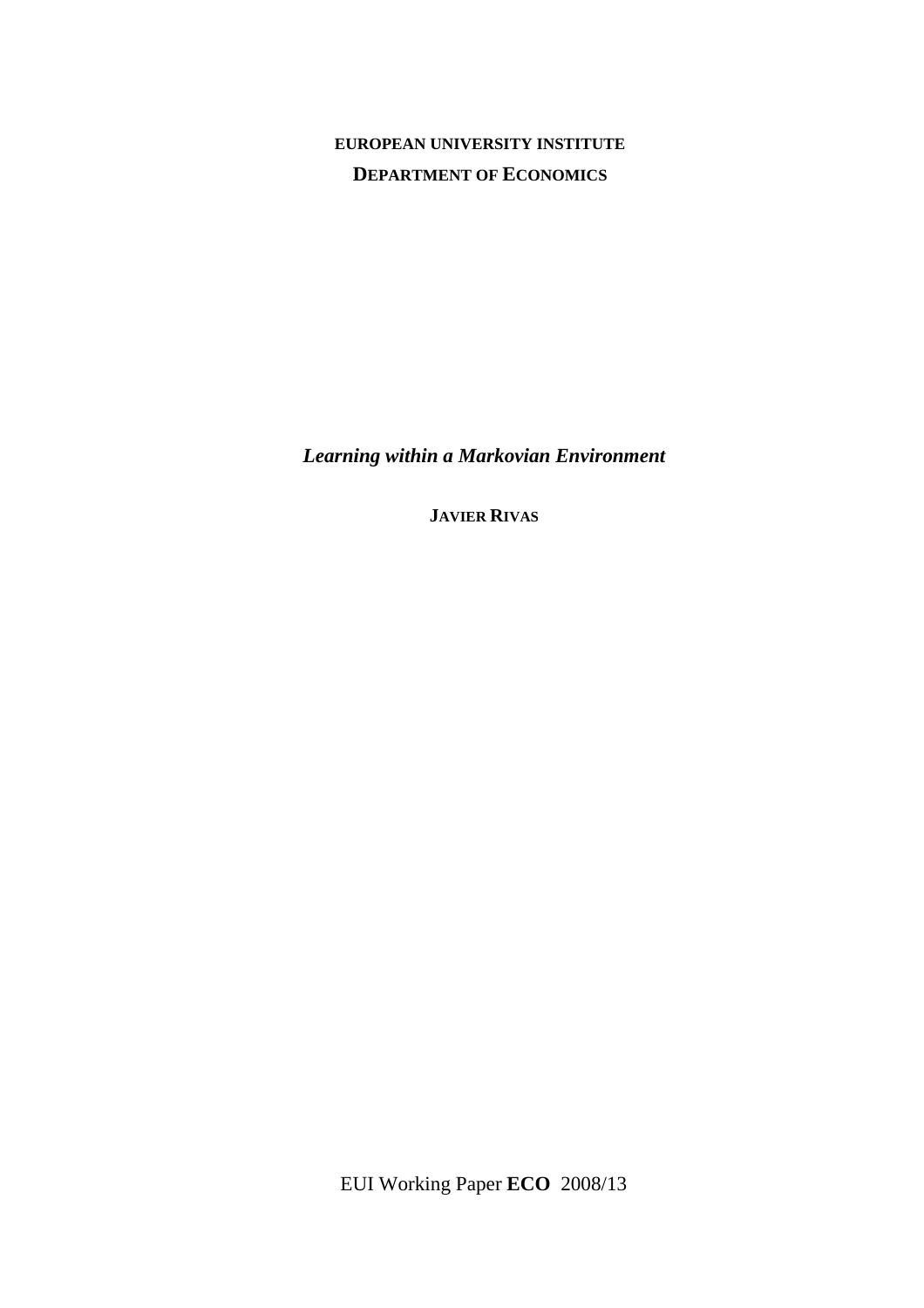This text may be downloaded for personal research purposes only. Any additional reproduction for other purposes, whether in hard copy or electronically, requires the consent of the author(s), editor(s). If cited or quoted, reference should be made to the full name of the author(s), editor(s), the title, the working paper or other series, the year, and the publisher.

The author(s)/editor(s) should inform the Economics Department of the EUI if the paper is to be published elsewhere, and should also assume responsibility for any consequent obligation(s).

ISSN 1725-6704

© 2008 Javier Rivas

Printed in Italy European University Institute Badia Fiesolana I – 50014 San Domenico di Fiesole (FI) Italy

> http://www.eui.eu/ http://cadmus.eui.eu/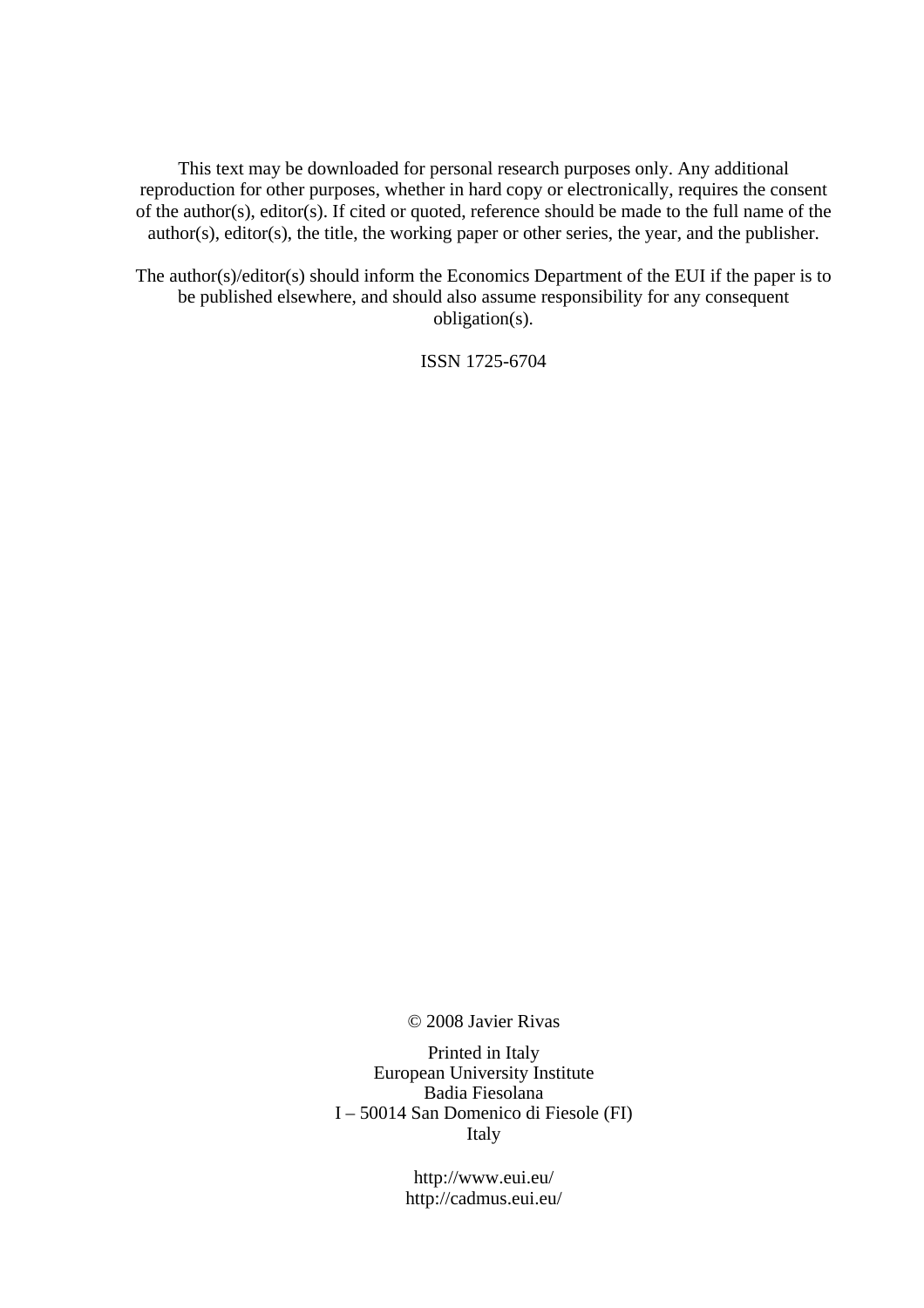# Learning within a Markovian Environment

Javier Rivas<sup>∗</sup>

European University Institute†

February 7, 2008

#### Abstract

We investigate learning in a setting where each period a population has to choose between two actions and the payoff of each action is unknown by the players. The population learns according to reinforcement and the environment is non-stationary, meaning that there is correlation between the payoff of each action today and the payoff of each action in the past. We show that when players observe realized and foregone payoffs, a suboptimal mixed strategy is selected. On the other hand, when players only observe realized payoffs, a unique action, which is optimal if actions perform different enough, is selected in the long run. When looking for efficient reinforcement learning rules, we find that it is optimal to disregard the information from foregone payoffs and to learn as if only realized payoffs were observed.

JEL Classification Number: C73.

Keywords: Adaptive Learning, Markov Chains, Non-stationarity, Reinforcement Learning.

<sup>∗</sup>Part of this work was written during my visit to the University of Wisconsin-Madison. I'm grateful to the faculty at UW and the participants in the Theory Lunch. I would like to thank Karl Schlag and Larry Samuelson for useful discussions and comments. I would also like to thank Mark Le Quement for useful comments and the seminar audiences at the University of Alicante and at the European University Institute.

<sup>†</sup> javier.rivas@eui.eu. Department of Economics, European University Institute. Via della Piazzuola 43, 50133 Florence (Italy). www.eui.eu/Personal/Researchers/JavierRivas.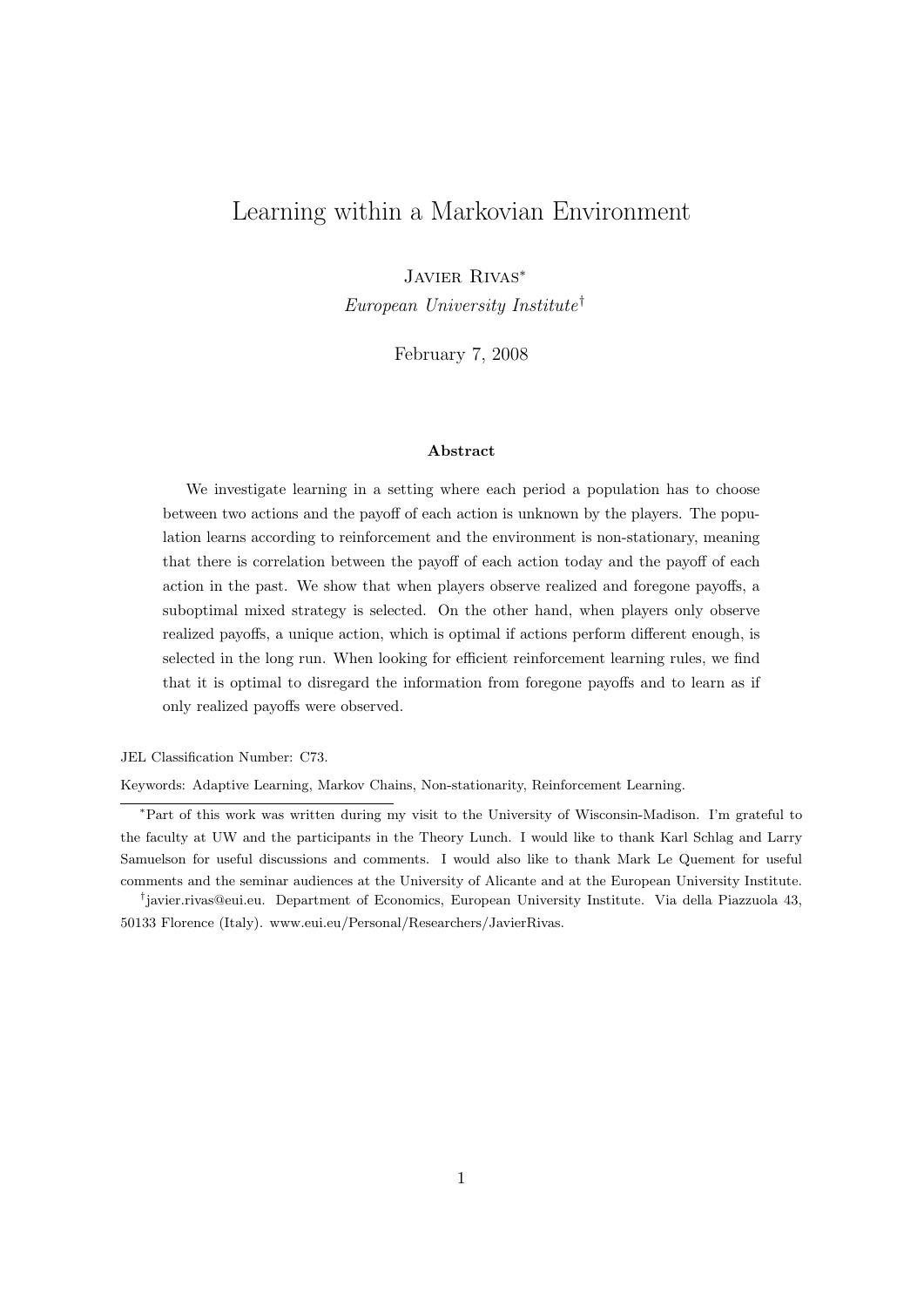#### 1 INTRODUCTION

Imagine the simple decision problem in which every period individuals in a population have to choose between two alternatives. The payoff of these two alternatives is not know by the players. What is more, the payoff of the alternatives could vary over time according to some distribution also unknown for the players.

This decision problem is faced by many of us in our everyday lives: whether to buy a PC or a Mac, whether to have fruit or a cake as a dessert in a restaurant, or whether to watch an action movie or a romantic movie at the theater. Although oblivious of the payoff we will get from making these choices, we might have some information that can help in choosing the better alternative. This information could have been obtained, for instance, from our own experiences in the past or via word-of-mouth communication.

In this paper we study how the choices made by a population evolve in the setting just described. The model we present has two major features about how players learn and about how the payoffs change. First, players learn according to reinforcement, whereby actions that where successful in the past are more likely to be chosen. Second, the underlying distribution determining the payoff of each action is non-stationary. This means that the payoff today of a given action depends on the payoff it yielded in the past. In particular, we consider the case in which payoffs depend deterministically on the state of nature. The state of nature changes following a Markov chain. Hence, the probability of being at a given state tomorrow depends on which state we are in today. Players are ignorant of this fact; they simply observe that the payoff of available actions changes over time.

In the learning literature, as well as in the economic literature in general, randomness determining the outcome of certain events or actions is almost always assumed to follow a stationary i.i.d. process. This assumption is clearly made for the sake of technical simplicity, as real life phenomena, such as financial markets, gambling, population biology, statistical mechanics, etc., quite often follow non-stationary processes. To our knowledge, only Ben-Porath et al. (1993) and Rustichini (1999) deal with the evolutionary properties of models where nature follows a non-stationary process.

Ben-Porath et al. (1993) present an evolutionary model that is framed within a changing environment. They study two types of environments: one in which the change is deterministic and another in which the changes in environment follow a Markov chain. In their model, players' actions are subject to random mutations. They characterize the mutation rate that maximizes population growth in the long run.

Rustichini (1999) presents a paper that focuses on the optimality of two different population dynamics within a Markovian environment. In his model, the environment changes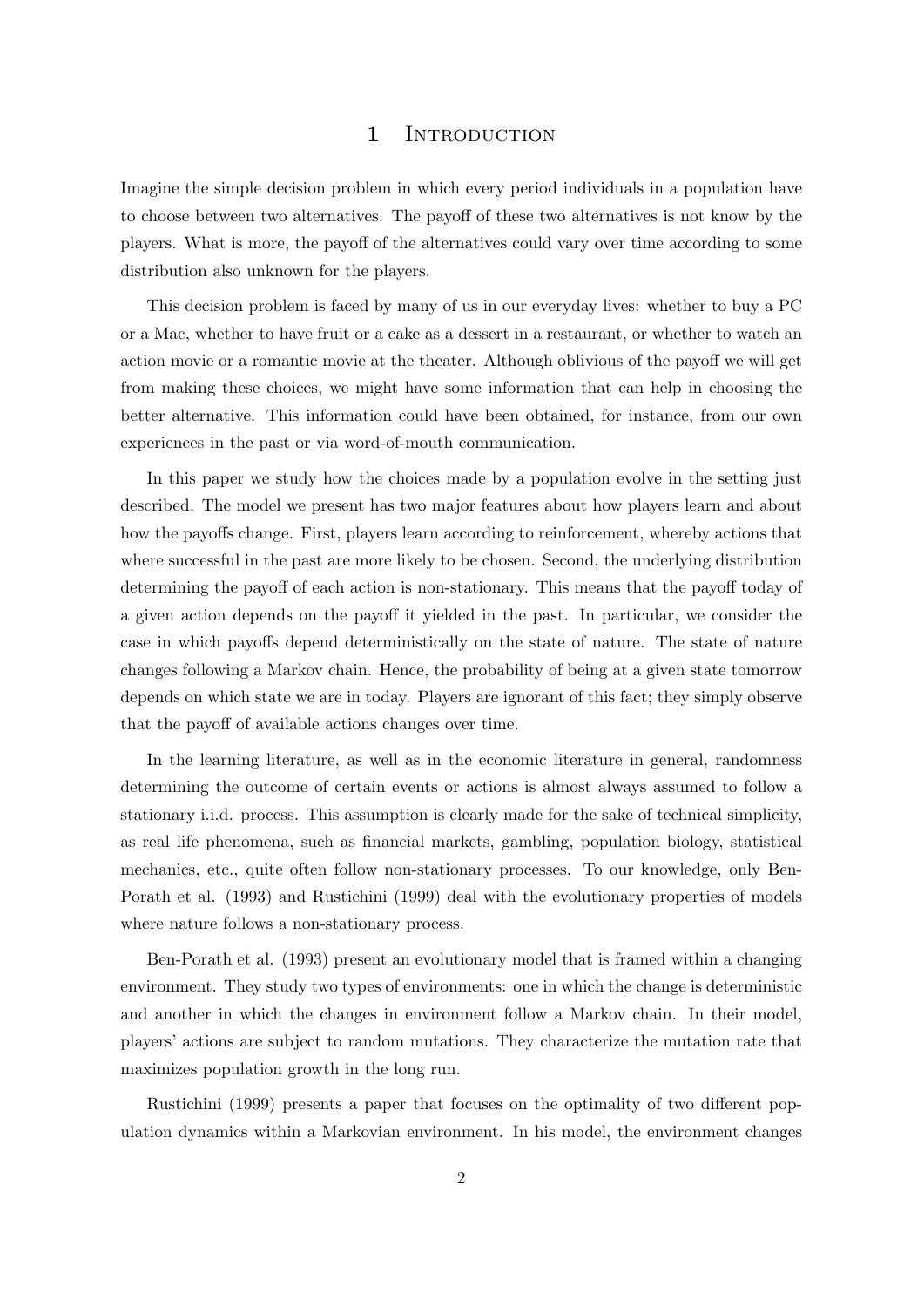according to a Markov chain, and for any state in the chain there is a unique action that maximizes payoff. Rustichini (1999) studies the optimality properties of linear and exponential (logit) adjustment process when players have infinite memory. An adjustment process or learning rule is simply a map between information and strategies. Rustichini (1999) considers two different informational settings about payoffs of actions. In one of these settings players observe the performance of all the actions (realized and foregone payoffs are observed), while in the other they only observe the performance of the action chosen (only realized payoffs are observed).

As in Rustichini (1999), we consider two informational settings: one in which both realized and foregone payoffs are observed and another in which only realized payoffs are observed. There are two main differences between Rustichini's work and ours. First, we consider a very general set of learning rules instead of only two specific rules. Second, and most importantly, in our setting players don't use the whole history of past payoff realizations. Instead, as prescribed by reinforcement, players learn using the information they have from their most recent payoff experiences. The reason why we are interested in a setting where players have limited memory is that empirical and theoretical literature in psychology and economics agrees that limited memory is a better assumption for modeling human behavior than infinite memory (see for example, Rubinstein (1998), Hirshleifer and Welch (2002) and Conlisk (1996)).

As already mentioned, the learning rules considered in this paper have the property of being reinforcing. According to reinforcement learning, actions that were more successful today are more likely to be adapted for tomorrow. Reinforcement has been found to be one of the main driving forces of human behavior in repeated decision problems. For some detailed expositions on reinforcement learning and its relationship with real life behavior the reader is referred to Roth and Erev (1995), Erev and Roth (1998) and Camerer and Ho (1999).

When both realized and foregone payoffs are observed, reinforcement is translated into being more likely to play tomorrow the action that was better today. For this setting, we use a generalization of the best response behavior that we call the Stochastic Better Response. Under the Stochastic Better Response, the probability of playing tomorrow a given action increases if and only if today that action was better than the other one. The magnitude of the change in probabilities of playing either action depends on the specific functional form used. The Stochastic Better Response is a very general learning rule that allows players to respond to the magnitude and not just the ordering of payoffs of each action. Note that the Stochastic Better Response is a different concept from the Stochastic Better Reply Dynamics (Josephson (2007)). The Stochastic Better Reply Dynamics are the dynamics for the evolution of strategies resulting when players use the better response, which is a particular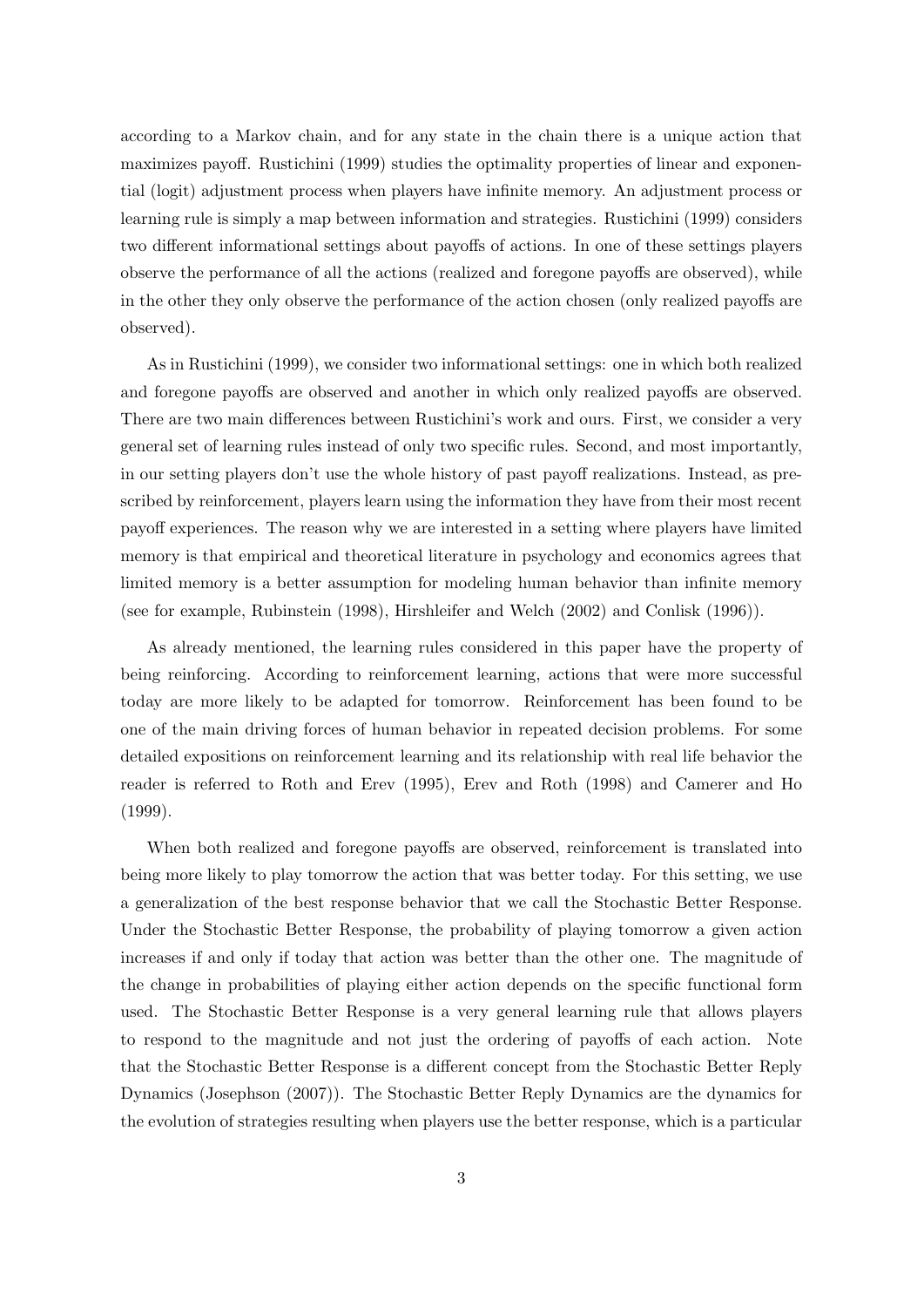case of the Stochastic Better Response.

When foregone payoffs are not observed, players can not directly compare the performance of both actions within the same time period. In this case, players reinforce (possibly negatively) the action they played. How much they reinforce this action will depend on the payoff achieved. We use a general case of the Cross (1973) learning rule that also generalizes the rules in Börgers et. al.  $(2004)$  (BMS, henceforth). We call this rule the General Reinforcement Rule. Note that players could use the General Reinforcement Rule even if they observe foregone payoffs. While this implies that players are disregarding information, we will show that it may be optimal to do so.

Under the Cross Learning Rule, players increase the probability of playing the action just played by the payoff yielded by that action. An interesting result shown by Börgers and Sarin (1997) is that a population that plays according the Cross Learning Rule exhibits a behavior that converges to replicator dynamics.

The rules in BMS can incorporate aspiration levels (exogenous or endogenous): in other words, if the payoff of the action chosen is higher than the aspiration level, then the probability of playing that action increases for the next period. On the other hand, if the payoff achieved by the action chosen is smaller than the aspiration level, then the probability of playing that action decreases for next period. The rules in BMS are linear on payoffs. We relax this by allowing for any increasing function on realized payoff.

In the case where foregone payoffs are observed, we show that the continuous time limit of the evolution of strategies converges to a situation where every period every action is played with a constant probability bounded away from 1. The specific value of the probability by which each action is played at every period will depend on two things: first, the difference in payoffs between the two actions and the specific form of Stochastic Better Response used, and, second, on the probabilities that the limiting distribution of the Markov chain for states puts on each state. The behavior found in this setting is a generalization to what is know as probability matching. Under probability matching, if an action is best a fraction  $x$  of the time, then in any given period it is played with probability x. The best reply matching behavior is clearly suboptimal. While some experimental papers report that this behavior is observed in real life (see, for example, Rubinstein (2002), Siegel and Goldstein (1959)), there does not seem to be consensus as to whether probability matching is in fact present in the behavior of real life agents (see, for instance, Vulkan (2000) and Shanks et. al. (2002)).

The results found in this informational setting are also closely related to the findings by Kosfeld et. al. (2002). They study a setting where a finite set of players repeatedly play a normal-form game. Players adapt their strategies by increasing the probability of playing a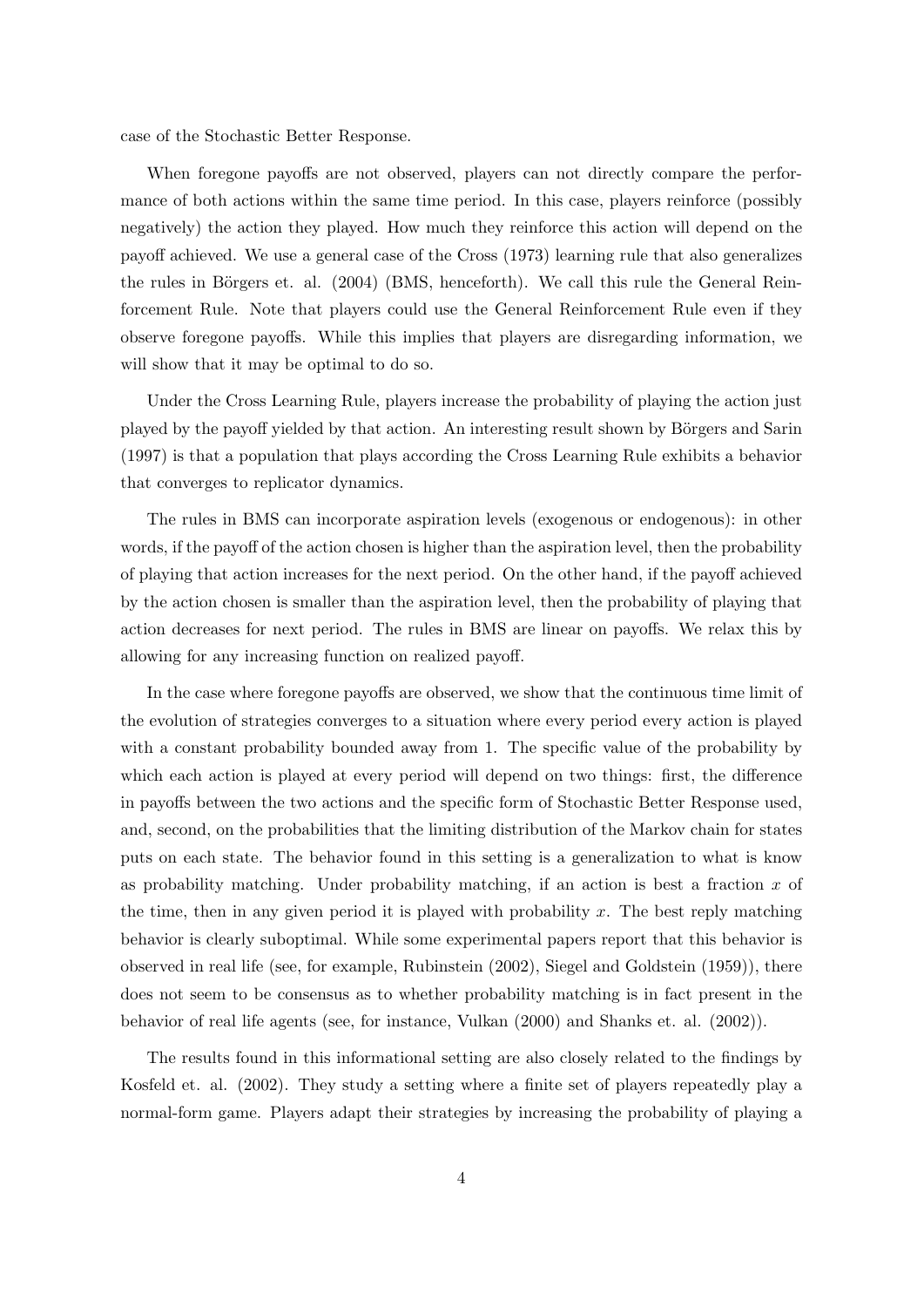certain action only if this action is a best reply to the actions played by the other agents. Hence, the rule they use is a particular case of the Stochastic Better Response in which the magnitude of payoffs is irrelevant for the updating of strategies. Our setting is also different from theirs in that players do not play against other players but against nature and in that we consider a general class of rules instead of only one. Kosfeld et. al. (2002) find that the continuous time limit of the system converges to a best-reply matching equilibrium. In a best-reply matching equilibrium each player plays an action with a probability that is equal to the probability that this action is a best response to the actions of the other players. The probability matching behavior found in this paper for games against nature is the equivalent to the best-reply matching equilibrium found in Kosfeld et. al. (2002). In Section 5.1 this issue is discussed in more depth.

In our second informational setting, when foregone payoffs are not observed, we show that the population may end up playing a suboptimal action. The population surely selects the action that has higher average payoff only if the difference between the average payoff of the two actions is high enough. Hence, the system may lock-on to a suboptimal action. In this respect, our work extends Ellison and Fudenberg (1995) results to a general set of learning rules and an environment that may not be stationary.

Our results are rounded off by characterizing the efficient rules for both informational settings. A striking result is that when foregone payoffs are observed, it is optimal to ignore the extra information conveyed by the payoff of the action not chosen. That is, players are better off by learning using the General Reinforcement Rule, which only uses the information of the realized payoff. This is due to the fact that observing foregone payoffs leads players to adopt the action that is best today but may be not the best in the long run. That is, players are "distracted" by observing the performance of all the actions. When foregone payoffs are not observed, we show that if players use learning rules that diminish the magnitude of payoffs, that is, that have very cautious and show slow learning, then the population learns the optimal action. These results from are in contrast to those of Rustichini's (1999). In Rustichini (1999), when the population uses the exponential rule (fast learning) the best action is selected only in situations where foregone payoffs are observed, whereas if populations uses the linear rule (slow learning) best action is selected only in situations where foregone payoffs are not observed. Here, instead, we find that under reinforcement learning it is optimal to disregard foregone payoffs and to exhibit slow learning in both informational settings.

This paper's contribution to the literature is twofold. Our first contribution to the literature is the introduction new techniques for dealing with correlated states of nature. As mentioned, very few papers have studied the situation in which the future realization of the state of nature depends on its past realizations. Most papers on learning consider either that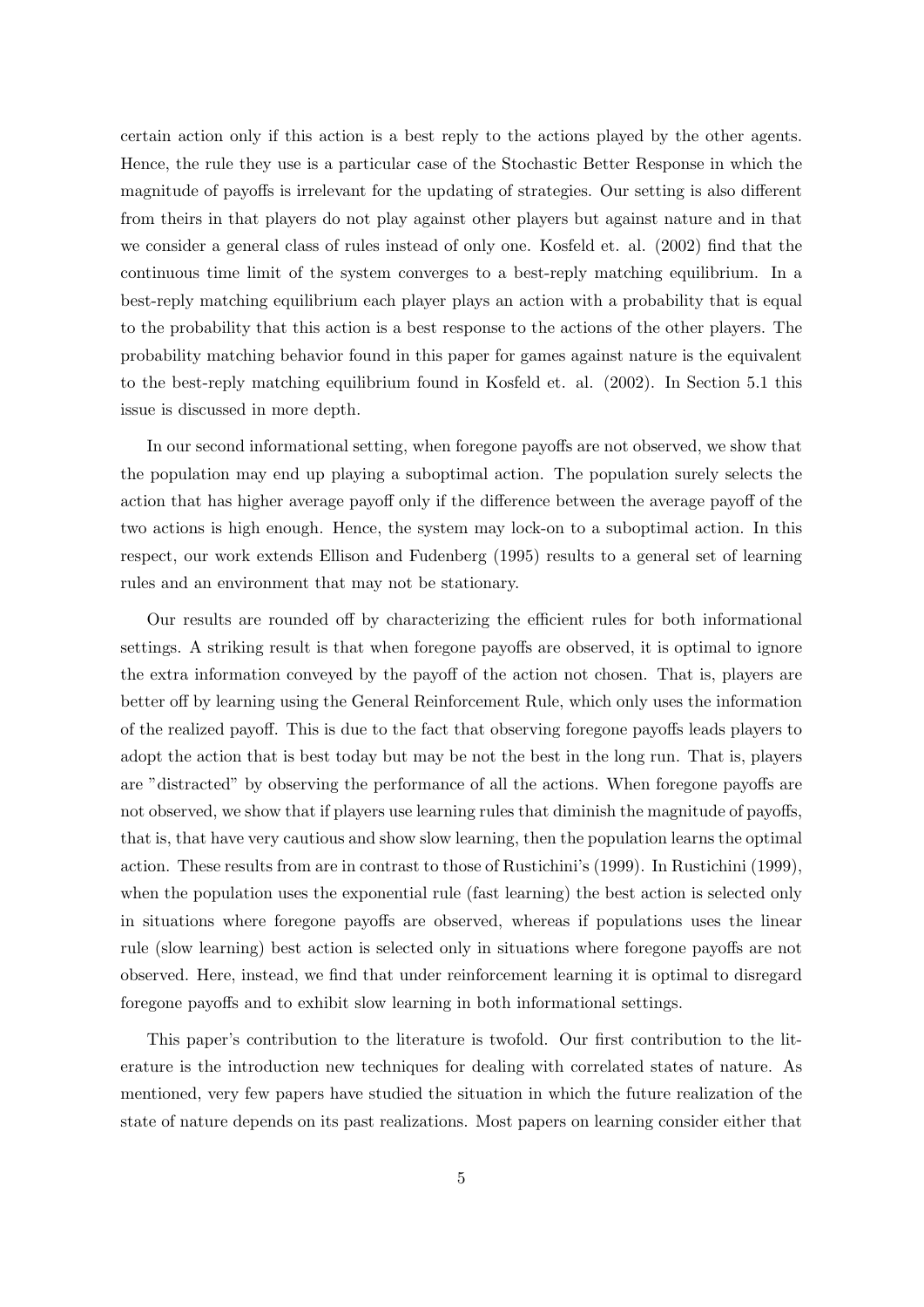the environment does not change or that it changes independently of past realizations. This is due to the technical difficulties involved in dealing with correlated realizations of states. In this paper we show how these difficulties can, at least partially, be overcome. The proofs for the result for the Stochastic Better Response demonstrate how dependent randomness can be dealt with by showing that for any possible realization of states of nature, the position of the system in the future can be approximated by the differences in speed of convergence towards each action.

The proof of the result for the case where foregone payoffs are not observed extends Ellison and Fudenberg's (1995) result to the case where the distribution of payoffs is not stationary. We show that the behavior of a system that evolves according to a Markov Chain can be approximated by the behavior of a system in which the probability of each state occurring is independent and equal to the limiting distribution of the Markov Chain.

Our second contribution is the extension of the knowledge about stimulus response learning models and evolutionary models. The differences in the behavior of the population under the two informational settings are very intriguing and of interesting application for real life situations. For instance, why can inferior technologies come to dominate the market? A well known example is that when the video format VHS took over from the superior format Betamax. The model can explain that if the two technologies are not too different in terms of performance, the stochastic evolution of nature can lead the population to lock on the suboptimal choice forever. In the example with video formats, during the first months after the release of both technologies, Betamax tapes could not hold an entire movie. This caused the population to slowly adopt the VHS format. Once the true potential of Betamax was revealed, it was too late, consumers had already locked on the inferior technology.

The rest of the paper is organized as follows. Section 2 presents the model. The two informational settings are introduced in Section 3. Results are developed in Section 4. Section 5 presents a discussion and a deeper comparison of this work with the existing literature. Finally, Section 6 concludes.

## 2 THE MODEL

Consider a continuum of identical players of measure 1. Every period  $t = 0, 1, \ldots$  players in the population have to choose between action 1 or action 2. The payoff of each player at time t depends on her action and on the current state of nature  $s^t \in \{1, \ldots, m\}$ . If a player chooses action i and the state equals j then she gets a payoff  $\pi_{ij} \in [0,1]$  with  $i \in \{1,2\}$ and  $j \in \{1, \ldots, m\}$ . Note that the payoff of each player does not depend on the actions played by others but only on her own action and the state of nature. We assume there is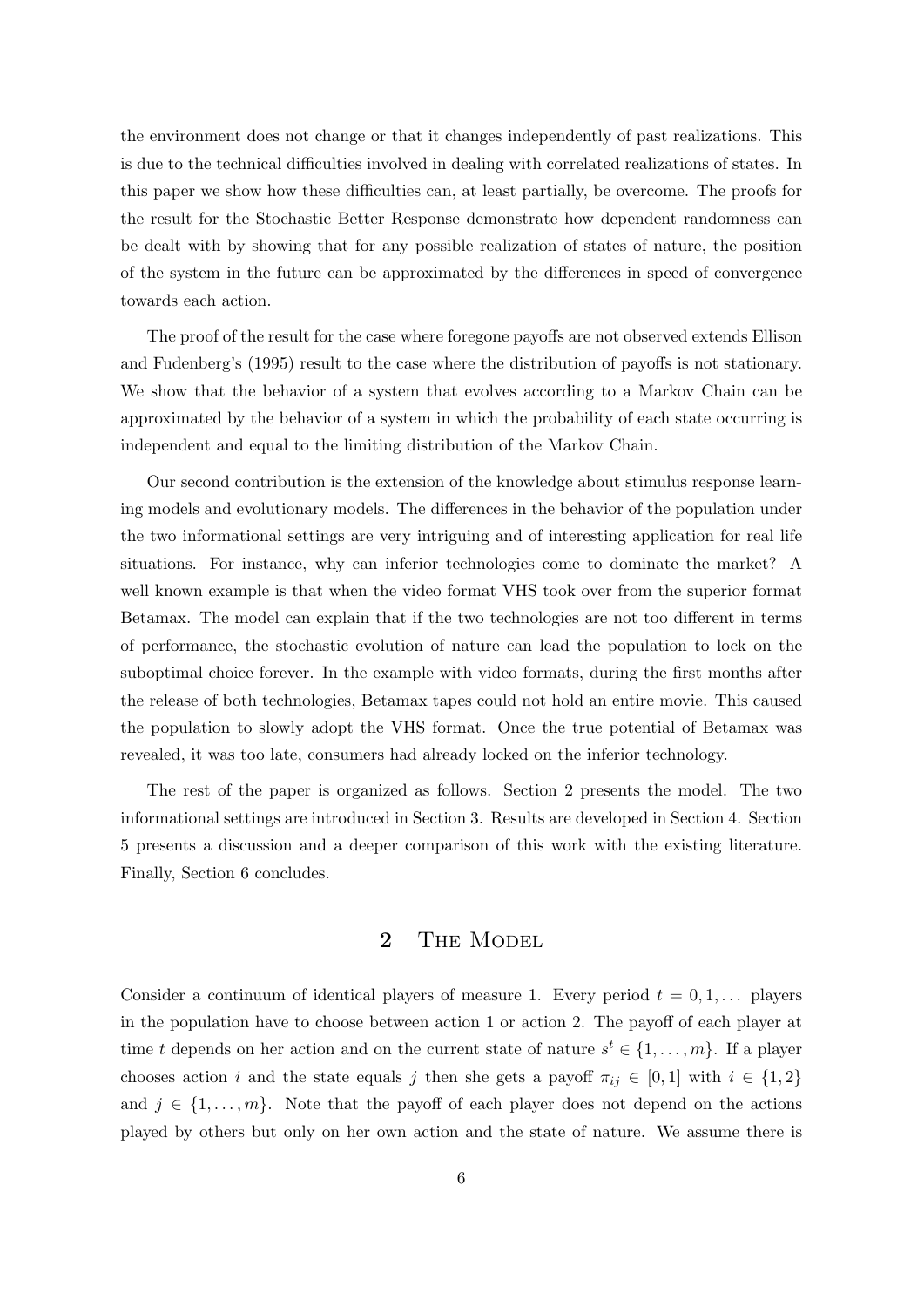no weakly dominant action. That is, there exists no  $i \in \{1,2\}$  such that  $\pi_{ij} \geq \pi_{-ij}$  for all  $j \in \{1, \ldots, m\}$ . Without loss of generality we assume that for some  $h < m$ ,  $\pi_{1j} \geq \pi_{2j}$  for  $j \leq h$  and  $\pi_{2j} > \pi_{1j}$  for  $j > h$ . That is, in the first h states action 1 yields at least the same payoff as action 2. In the remaining states, action 2 yields more payoff than action 1. Finally, we define  $\pi_j$  as the vector of payoffs of action 1 and action 2 in state j,  $\pi_j = (\pi_{1j}, \pi_{2j})$ .

The sequence of states of nature  $\{s^t\}_{t=0}^{\infty}$  follows a discrete Markov process P with  $m \geq 2$ states. The probability of transiting from state i to state j is given by  $\theta_{ij} \in [0,1]$ . We assume the Markov chain to be irreducible and aperiodic. Hence, if  $\theta_{ij} = 0$  for some  $i, j \in \{1, \ldots, m\}$ then there exists a sequences of states  $k_1, k_2, \ldots, k_n \in \{1, \ldots, m\}$  with  $n \leq m$  such that  $\theta_{ik_1}, \theta_{k_1,k_2}, \ldots, \theta_{k_n,j} \neq 0$ . We define  $\lambda \in [0,1]^m$  as the limiting distribution of the Markov chain P where  $\lambda_i$  is the weight the limit distribution puts in state i. An environment is defined then by the payoff vectors together with a transition matrix,  $\{(\pi_1, \ldots, \pi_m), P\}.$ 

A strategy is the probability of playing each action at a given period. We denote by  $\sigma_i^t \in [0,1]$  with  $i \in \{1,2\}$  and  $t \in \{0,1,\ldots\}$  the probability of playing action i at time t. Define  $\sigma^* = (\sigma_1^*, \sigma_2^*) \in [0, 1]^2$  as the strategy that maximizes payoff in the long run. Formally, for any  $(\bar{\sigma}_1, \bar{\sigma}_2) \in [0, 1]^2$  we have that

$$
\sum_{j=1}^{m} \lambda_j \left( \sigma_1^* \pi_{1j} + \sigma_2^* \pi_{2j} \right) \ge \sum_{j=1}^{m} \lambda_j \left( \bar{\sigma}_1 \pi_{1j} + \bar{\sigma}_2 \pi_{2j} \right).
$$

Since we are dealing with a continuum of population, Law of Large Numbers applies and we have that  $\sigma_i^t$  is also the fraction of players playing action i at time t. In an abuse of notation, throughout the paper we will refer to  $\sigma_i^t$  as both the probability for a single player of playing action i at time t and the fraction of the population playing action i at time t.

Note that given our setting, the sequence  $\sigma_i = {\{\sigma_i^t\}}_{t=0}^{\infty}$  is an irreducible and aperiodic Markov process on [0, 1] for  $i \in \{1,2\}$ . The aim of the paper is to characterize, if it exists, the invariant distribution of such process.

The timing within each time period works as follows. First, players choose actions according to their strategies. Then, nature decides the state. Third, payoffs are realized and players observe their payoff and possibly forgone payoffs. The possibility of observing foregone payoffs depends on the informational setting being considered. Finally, players update their strategies.

When updating their strategies, players use the following information: their strategy at the beginning of the period, the action they played and the payoff they got and possibly the payoff the other action would have yielded (foregone payoffs). Formally, a learning rule is a function  $b: [0,1]^2 \times \{1,2\}^2 \times [0,1]^2 \rightarrow [0,1]^2$ . That is, a function that maps three arguments, strategies for the present period, action played and payoff gotten and action not played and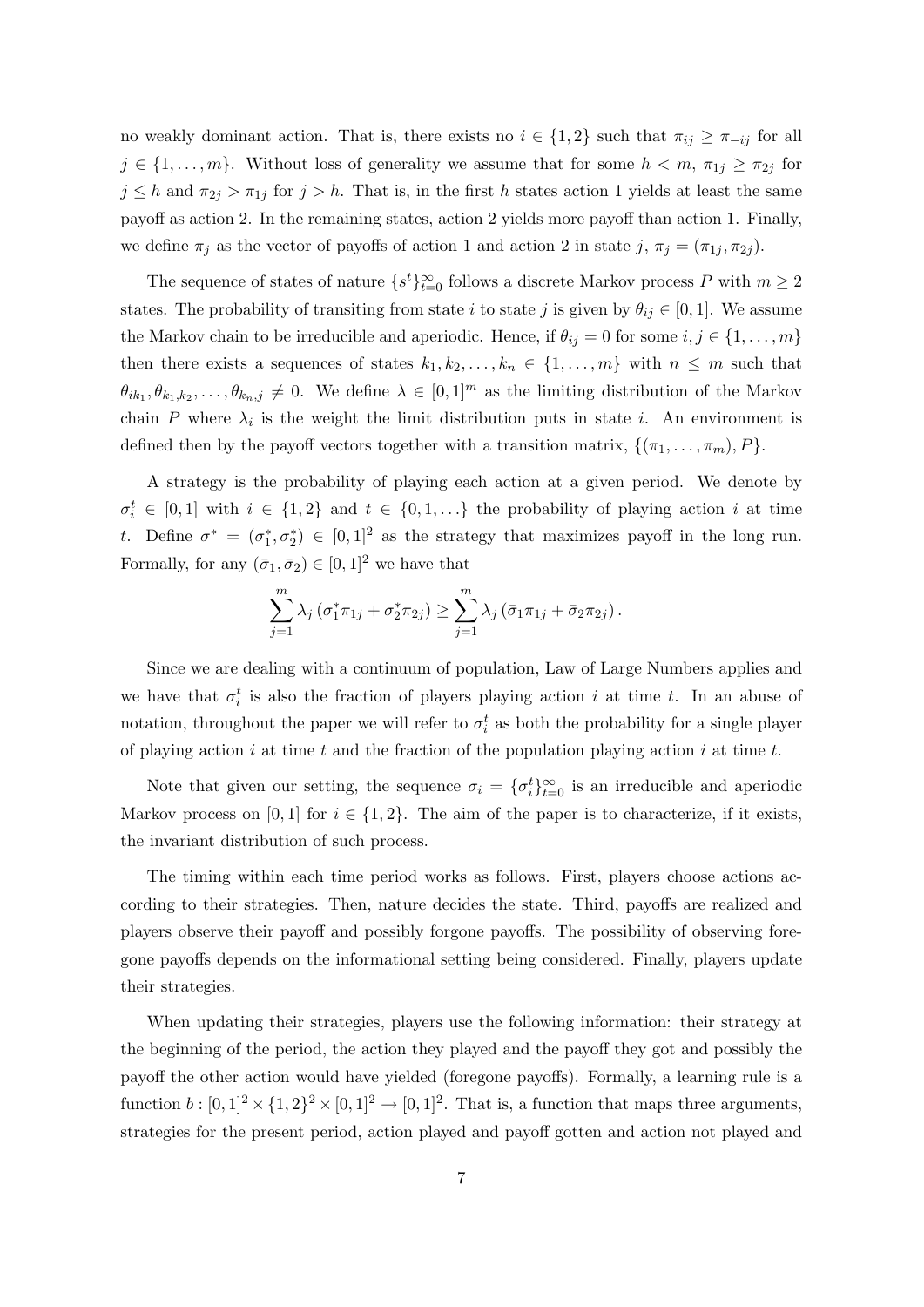foregone payoff, into the strategies for the following period. The functional form of b will depend on the specific learning rule under consideration.

## 3 INFORMATIONAL SETTINGS

#### 3.1 FORGONE PAYOFFS ARE OBSERVED

When both realized and foregone payoffs are observed, players best respond to the environment by increasing the probability of playing at the next period the action that was most successful at the present period. We use a generalization of the best response behavior that we call the Stochastic Better Response.

We write  $\sigma_i^{t+1}|_j$  to denote the value of  $\sigma_i^{t+1}$  given that at period t the state of nature,  $s^t$ , was *j*. The Stochastic Better Response is defined by

$$
\sigma_1^{t+1}|_j = \begin{cases} \sigma_1^t + \sigma_2^t \mu f(\pi_j) & \text{if } \pi_{1j} \ge \pi_{2j} \\ \sigma_1^t - \sigma_1^t \mu f(\pi_j) & \text{otherwise,} \end{cases}
$$

where  $\mu > 0$  is a learning speed parameter. The function  $f : [0,1]^2 \to [0,1]$  maps the payoff of the action that yielded higher payoff and the payoff of the other action into a number between 0 and 1. This function is interpreted as the probability of adopting or learning the action that was best given today's state of nature. The only requirement on  $f$  is that it must be weakly increasing in the payoff of the action that yielded higher payoff and weakly decreasing in the payoff of the other action. That is, f is weakly increasing (decreasing) in  $\pi_{ij}$ only if  $\pi_{ij} > \langle \langle \rangle \pi_{-ij}$ . We set  $f(\pi_j) = 0$  if and only if  $\pi_{1j} = \pi_{2j}$ . In other words, we assume that the population does not change strategies if and only if both actions yielded the same payoff. The function f could also be a constant. In the case where the function f is constant and equals 1, the learning rule is equivalent to the standard best response in which players show inertia with probability  $1 - \mu$  (as in Samuelson (1994) and Kosfeld et. al. (2002)).

The intuition behind the Stochastic Better Response is the following. In each period, all players observe the payoff of the action chosen and the payoff of the other action. Then every player updates her strategy in the following way. The probability of playing action  $i$  in the next period is increased if and only if action  $i$  yielded higher payoff than the other action in the current period. The increase in the probability of playing action  $i$  will depend on the difference in payoffs between the two actions.

A different interpretation of this same rule uses the fact that  $\sigma_i$  can be considered as the fraction of population playing action  $i$  deterministically. Under this interpretation, at every period, players that did not play the best action will change their actions (best response to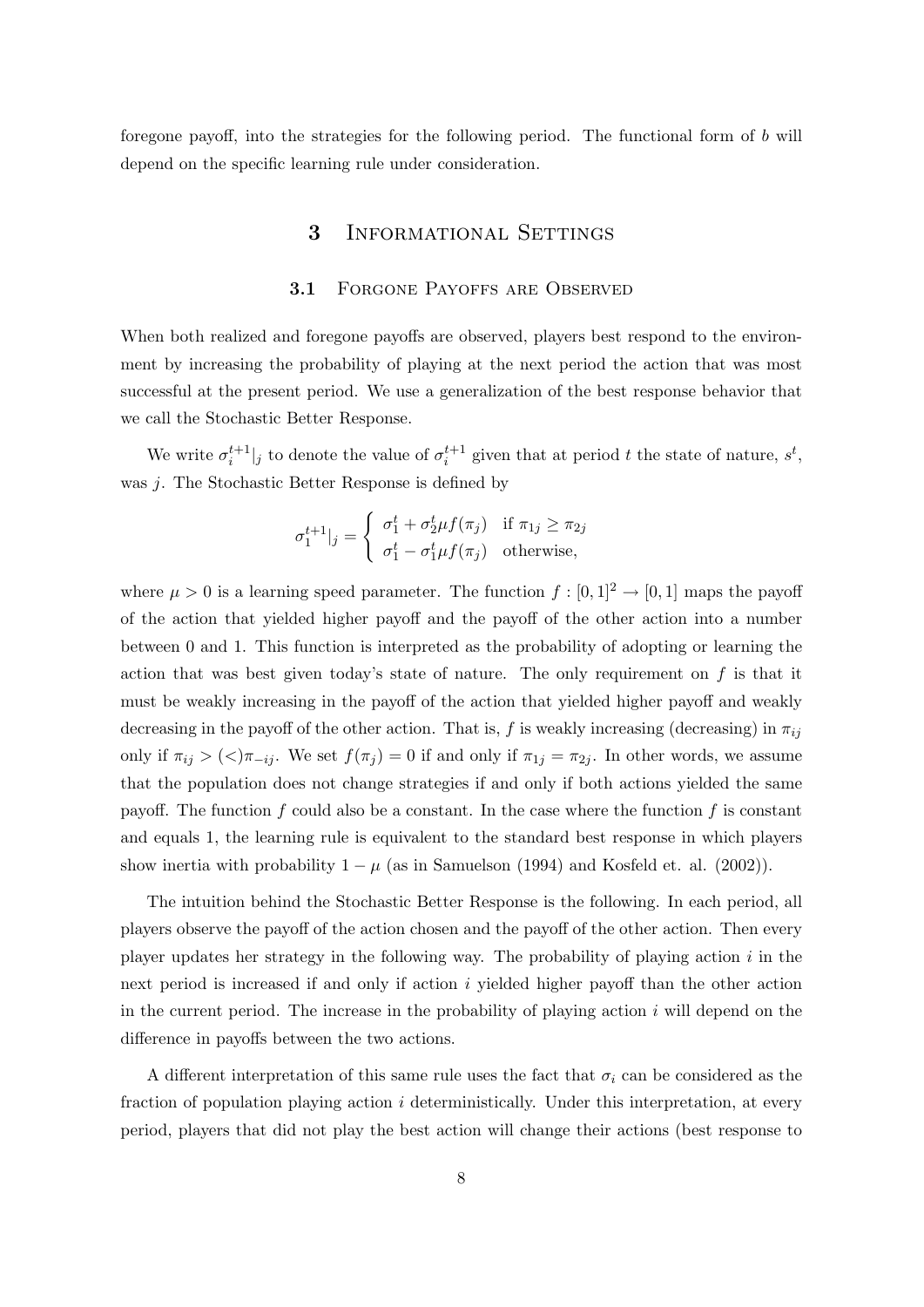the environment) with some probability. The probability of changing action depends on the difference in payoff between the two actions. The Stochastic Better Response is an individual learning rule because actions played by other players have no effect on the updating of the one's own strategy.

As an example, we can look at two possible ways of writing the Stochastic Better Response. In the first one below, payoffs enter exponentially in the function  $f$ .

$$
\sigma_1^{t+1}|_j = \begin{cases}\n\sigma_1^t + \sigma_2^t \mu \frac{e^{\pi_{1j}} - e^{\pi_{2j}}}{e^{\pi_{1j}} + e^{\pi_{2j}}} & \text{if } \pi_{1j} \ge \pi_{2j} \\
\sigma_1^t - \sigma_1^t \mu \frac{e^{\pi_{2j}} - e^{\pi_{1j}}}{e^{\pi_{1j}} + e^{\pi_{2j}}} & \text{otherwise}\n\end{cases}
$$
\n(1)

A second example could be the following, where only the payoff of the best action at the current period enters in  $f$  and  $f$  is linear.

$$
\sigma_1^{t+1}|_j = \begin{cases} \sigma_1^t + \sigma_2^t \mu \pi_{1j} & \text{if } \pi_{1j} \ge \pi_{2j} \\ \sigma_1^t - \sigma_1^t \mu \pi_{2j} & \text{otherwise} \end{cases}
$$

#### 3.2 FOREGONE PAYOFFS ARE NOT OBSERVED

When foregone payoffs are not observed, players have no means of directly comparing the performance of both actions within the same time period. In this case, players reinforce (possibly negatively) the action they played. How much they reinforce this action will depend on the payoff achieved. We use a general case of the Cross (1973) learning rule that also generalizes the rules in BMS. We call this rule the General Reinforcement Rule.

Let  $\sigma_i^{t+1}|_{kj}$  be the probability by which a player plays action i at time  $t+1$  given that action k was played at time t and state at time t,  $s^t$ , was j. The General Reinforcement Rule is defined by

$$
\begin{array}{rcl}\n\sigma_1^{t+1}|_{1j} & = & \sigma_1^t + \sigma_2^t g(\pi_{1j}), \\
\sigma_1^{t+1}|_{2j} & = & \sigma_1^t - \sigma_1^t g(\pi_{2j}),\n\end{array}
$$

and similarly for  $\sigma_2^{t+1}|_{1j}$  and  $\sigma_2^{t+1}|_{2j}$ . The only assumption we make in  $g : [0,1] \rightarrow$ [-1, 1] is that it must be weakly increasing in its argument. If  $g(\pi_{ij}) = \pi_{ij}$  then we have the Cross Learning Rule. For the rules in BMS we have that  $g(\pi_{ij}) = A_{ij} + B_{ij}\pi_{ij}$  for given  $A_{ij} \in \mathbb{R}$  and  $B_{ij} \in \mathbb{R}$  for  $i \in \{1, 2\}$  and  $j \in \{1, ..., m\}$ . BMS show that setting  $A_{ij} = -\min\{1 - \sigma_1^0, \sigma_1^0\} / \max\{1 - \sigma_1^0, \sigma_1^0\}$  and  $B_{ij} = 1 / \max\{1 - \sigma_1^0, \sigma_1^0\}$  for all  $i, j$  results in the best monotone rule. A rule is defined to be monotone if the expected probability of playing the action that is best given today's state increases. A rule is said to be the best monotone rule if the expected increase in playing the best action from one period to another is highest among all monotone rules. Since BMS study a setting in which the evolution of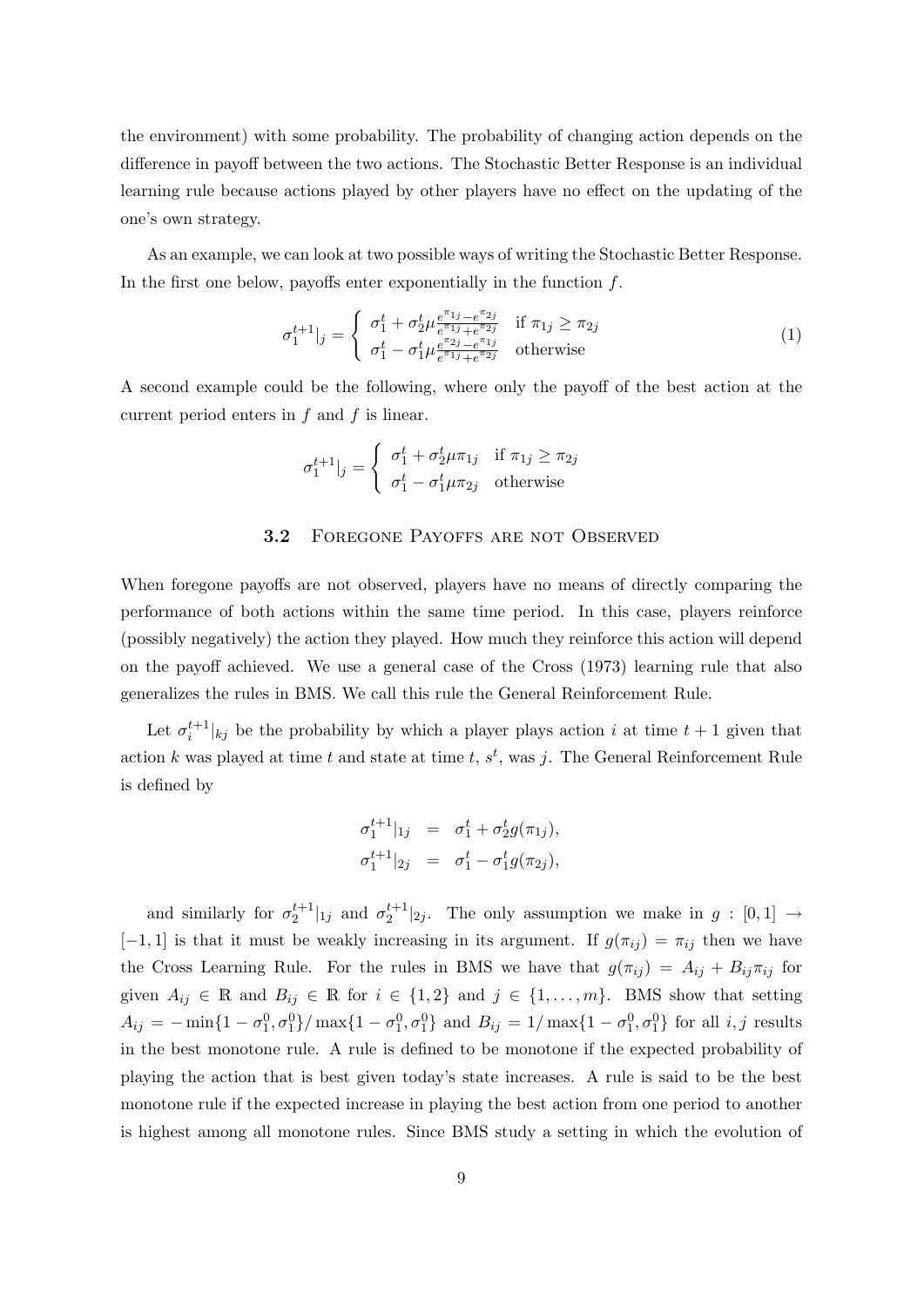nature follows a stationary distribution, the action that is best today is the action that is best at every period. In our setting the action that is best today may not be the best action tomorrow due to the Markovian evolution of the states of nature. This particular difference will have important consequences in the optimality properties of the rules in BMS.

### 4 RESULTS

#### 4.1 RESULTS - FOREGONE PAYOFFS ARE OBSERVED

Before going to the formal results, we present a small discussion on the behavior of the system under the Stochastic Better Response. First, note that the biggest difference in the behavior of the two rules that we consider lies in the way they behave when  $\sigma_i$  is close to the corners (0 and 1). In particular, under the Stochastic Better Response the corners are not absorbing while the opposite occurs under the General Reinforcement Rule.

Assume for this short discussion that there are only two states of nature. Under the Stochastic Better Response, the speed at which a player adopts an action slows down as the probability of playing that action increases. That is, consider that action 1 is played with a high probability and that today action 1 yielded a higher payoff than action 2. Then the increase in the probability of playing action 1 will be small. On the other hand, consider that action 1 is played with a small probability and today action 1 yielded higher payoff than action 2. In this case the probability of playing action 1 next period increases sharply.

Figure 1 shows the movements of the probability of playing action  $i(\sigma_i)$  as a response to an action being better than the other in the current period. As above, assume that an action is played with a high probability. Then the increase in playing that action in case it yielded a higher payoff than the other action at the present period is low.

Figure 1: Stochastic Better Response



Action 2 better than action 1

As one could possibly guess already, the Stochastic Better Response will not converge to any of the corners. To study convergency, we consider the limit case when  $\mu$ , which can be viewed as the size of the changes in  $\sigma_i$ , gets arbitrarily small. Once such a limit is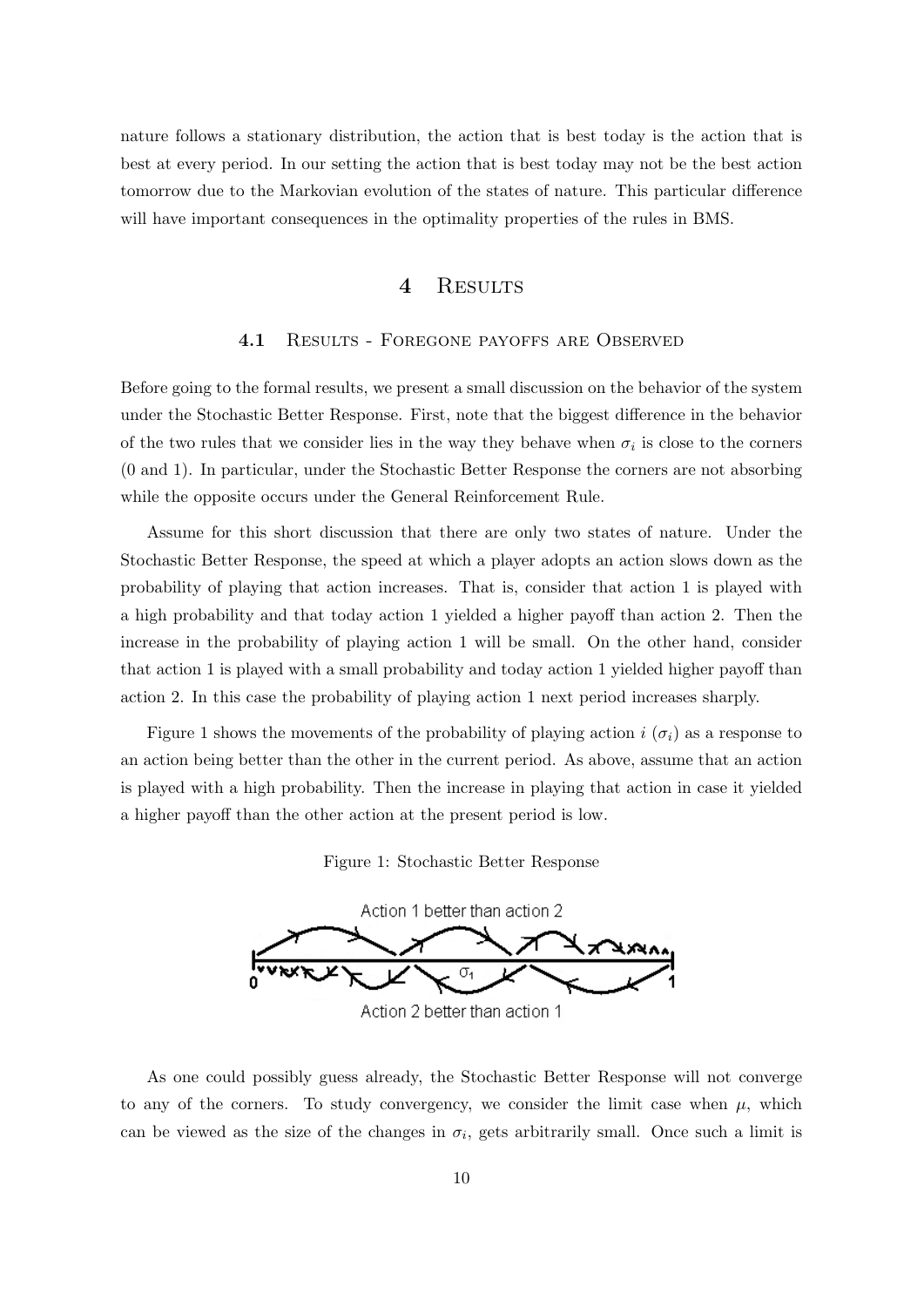taken, the Stochastic Better Response converges to a single point. This issue can be seen much more clear by looking at Figure 2, where a simulation is conducted. The specific learning rule used is given by equation 1. The value of the parameters is set to  $m = 2$ ,  $\pi_{11} = 0.5, \pi_{12} = 0.3, \pi_{21} = 0.1, \pi_{22} = 0.6$  and  $\theta_{12} = \theta_{21} = 0.3$ . The initial value  $\sigma_1$  was set to  $\sigma_1^0 = 0.5$ . The figure depicts the same simulation, the same random seed, for two situations: one in which  $\mu = 1$  and another in which  $\mu = 0.05$ .

 $\mu = 1$  $\mu = 0.05$  $0.9$  $0.9$  $0.8$  $0.8$  $0.7$  $0.7$  $0.6$  $0.6$  $50.5$  $50.5$  $0.4$  $0.4$  $0.3$  $0.3$  $0.2$  $0.2$  $0.1$  $0.1$ 

1000

800

Figure 2: Simulation - Stochastic Better Response

By studying the behavior of the system when  $\mu$  is made arbitrarily small we are characterizing the continuous time limit of  $\sigma_i$ . When  $\mu$  is taken to zero the adjustment in the strategies is made arbitrarily small while keeping constant the speed at which the environment changes. For other papers that use this continuous time limit approximation in settings somewhat different from ours see, for example, Börgers and Sarin (1997) and Benaïm and Weibull (2003).

 $\frac{1}{10}$ 

200

400

600

800

1000

The following proposition characterizes the convergence of  $(\sigma_1, \sigma_2)$  under the Stochastic Better Response when  $\mu$  is arbitrarily small. Later in this section we present a sketch of the proof. The formal proof is contained in the Appendix.

Proposition 1. Define

 $\frac{1}{10}$ 

200

400

 $\mathfrak{t}$ 

600

$$
\tilde{\sigma} = \frac{\sum_{j:\pi_{1j}\geq \pi_{2j}} \lambda_j f(\pi_j)}{\sum_{j=1}^m \lambda_j f(\pi_j)}.
$$

For any  $\varepsilon > 0$  there exists a  $\bar{\mu} > 0$  such that if  $\mu < \bar{\mu}$  then

$$
P\left(\lim_{t\to\infty}\left|\sigma_1^t-\tilde{\sigma}\right|>\varepsilon\right)=0.
$$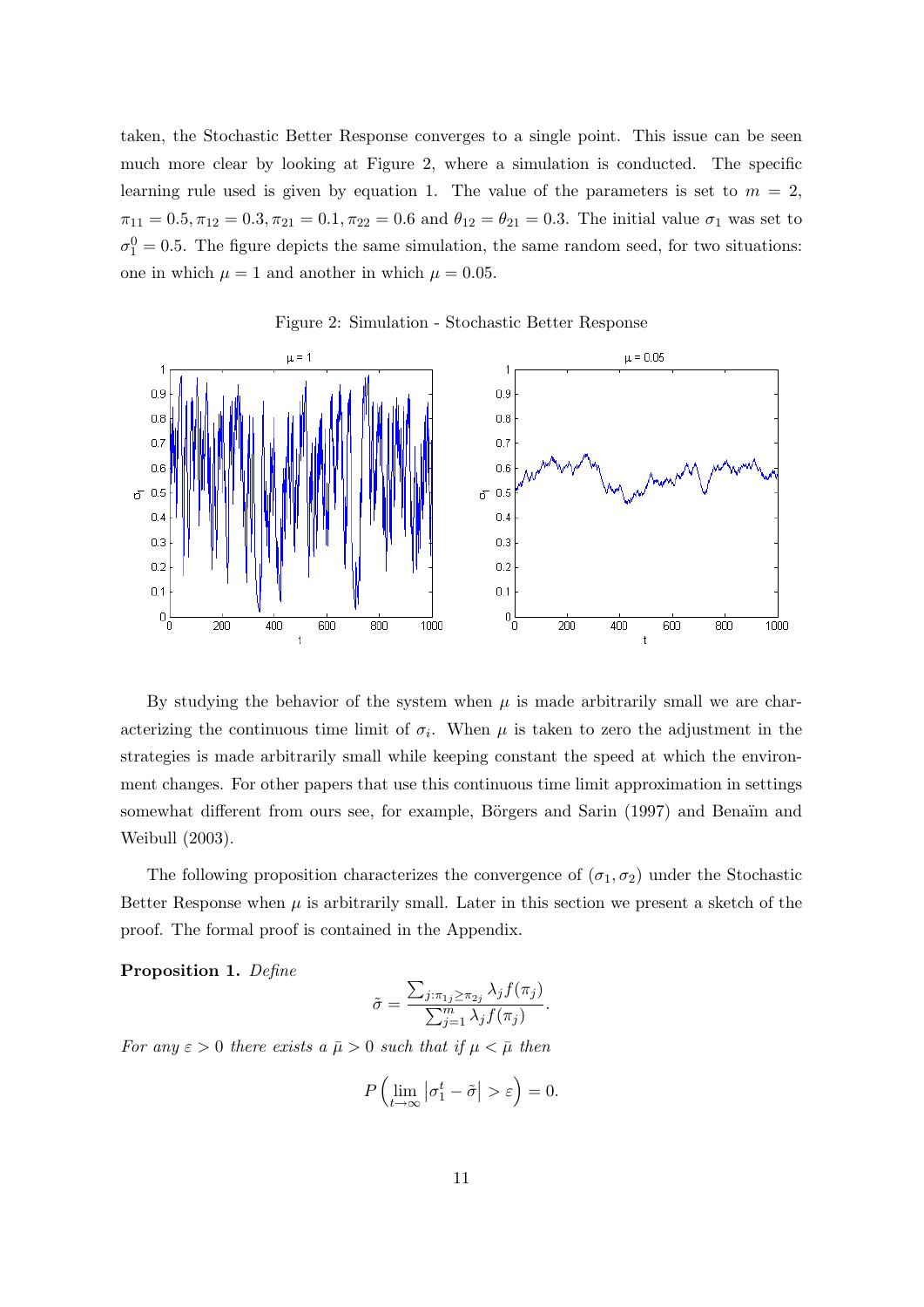The interpretation of the result is the following. For simplicity of the exposition let us focus on the evolution of the variable  $\sigma_1$  and assume again that there are only two states of nature. The point  $\tilde{\sigma}$  corresponds to the situation where an increase in  $\sigma_1^t$  due to action 1 yielding higher payoff at time t than action 2 would be equivalent to the decrease in  $\sigma_1^t$ from action 2 yielding more payoff than action 1. That is, with  $m = 2$ ,  $\tilde{\sigma}$  is the  $\sigma_1^t$  is such that  $|\sigma_1^{t+1}|_1 - \sigma_1^t| = |\sigma_1^{t+1}|_2 - \sigma_1^t|$ . In Figure 1, the point  $\tilde{\sigma}$  would be such that the size of the arrows (or jumps) towards the left from a given point  $\sigma_1^t$  is the same as the size of the arrows towards the right from this same point  $\sigma_1^t$ . Hence,  $\tilde{\sigma}$  is the point where the marginal movements towards action 1 and towards action 2 are equalized.

One can easily check that  $\tilde{\sigma} < 1$ , so it will never be the case that the best action in the long run is played with probability 1. For the general case where the Markov chain has  $m$ states, action 1 is strictly better than action 2 if and only if  $\sum_{j=1}^{m} \lambda_j \pi_{1j} > \sum_{j=1}^{m} \lambda_j \pi_{2j}$ ; this inequality holds in the simulation in Figure 2. However, for that simulation we have that  $\tilde{\sigma} = 0.57$ . That is, in the long run at any given period action 1 is played with probability of 0.57. This behavior is clearly suboptimal as if  $\sum_{j=1}^{m} \lambda_j \pi_{1j} > \sum_{j=1}^{m} \lambda_j \pi_{2j}$  then the  $\sigma_1^t$  that maximizes payoff in the long run is  $\sigma^* = 1$ .

Let us now look at a sketch of the proof. To studying the convergence of the sequence  $\sigma_1$  we first show that it suffices to study the convergence of a sequence  $y = \{y^t\}_{t=\hat{t}}^{\infty}$ , for  $\hat{t}$ large enough, which evolves in a world with just 2 states of nature and symmetric transition matrix.

First, define the sequence  $\hat{\sigma}_1 = \{\hat{\sigma}_1^t\}_{t=\hat{t}}^{\infty}$  as  $\hat{\sigma}_1^{\hat{t}} = \sigma_1^{\hat{t}}$  and recursively for  $t > \hat{t}$ 

$$
\hat{\sigma}_1^{t+1} = \begin{cases}\n\hat{\sigma}_1^t + \hat{\sigma}_2^t \mu f(\pi_1) & \text{with probability } \lambda_1 \\
\vdots \\
\hat{\sigma}_1^t + \hat{\sigma}_2^t \mu f(\pi_h) & \text{with probability } \lambda_h \\
\hat{\sigma}_1^t - \hat{\sigma}_1^t \mu f(\pi_{h+1}) & \text{with probability } \lambda_{h+1} \\
\vdots \\
\hat{\sigma}_1^t - \hat{\sigma}_1^t \mu f(\pi_m) & \text{with probability } \lambda_m\n\end{cases}
$$

Then we have that for any given  $t > \hat{t}$ ,

$$
P\left(|E_0(\sigma_1^t) - E_0(\hat{\sigma}_1^t)| > \varepsilon\right) = 0.
$$
\n<sup>(2)</sup>

.

Hence, the expected value of both  $\sigma_1$  and  $\hat{\sigma}_1$  converge in probability to the same value. This is because the transition matrix  $P$  is irreducible and aperiodic. Now define the sequence  $y = \{y^t\}_{t=\hat{t}}^{\infty}$  as  $y^{\hat{t}} = \hat{\sigma}_1^{\hat{t}}$  and define recursively

$$
y^{t+1} = \begin{cases} y^t + 2(1 - y^t)\mu \sum_{j: \pi_{1j} \ge \pi_{2j}} \lambda_j f(\Pi_j) & \text{with probability } 1/2 \\ y^t - 2y^t \mu \sum_{j: \pi_{1j} < \pi_{2j}} \lambda_j f(\Pi_j) & \text{with probability } 1/2 \end{cases}
$$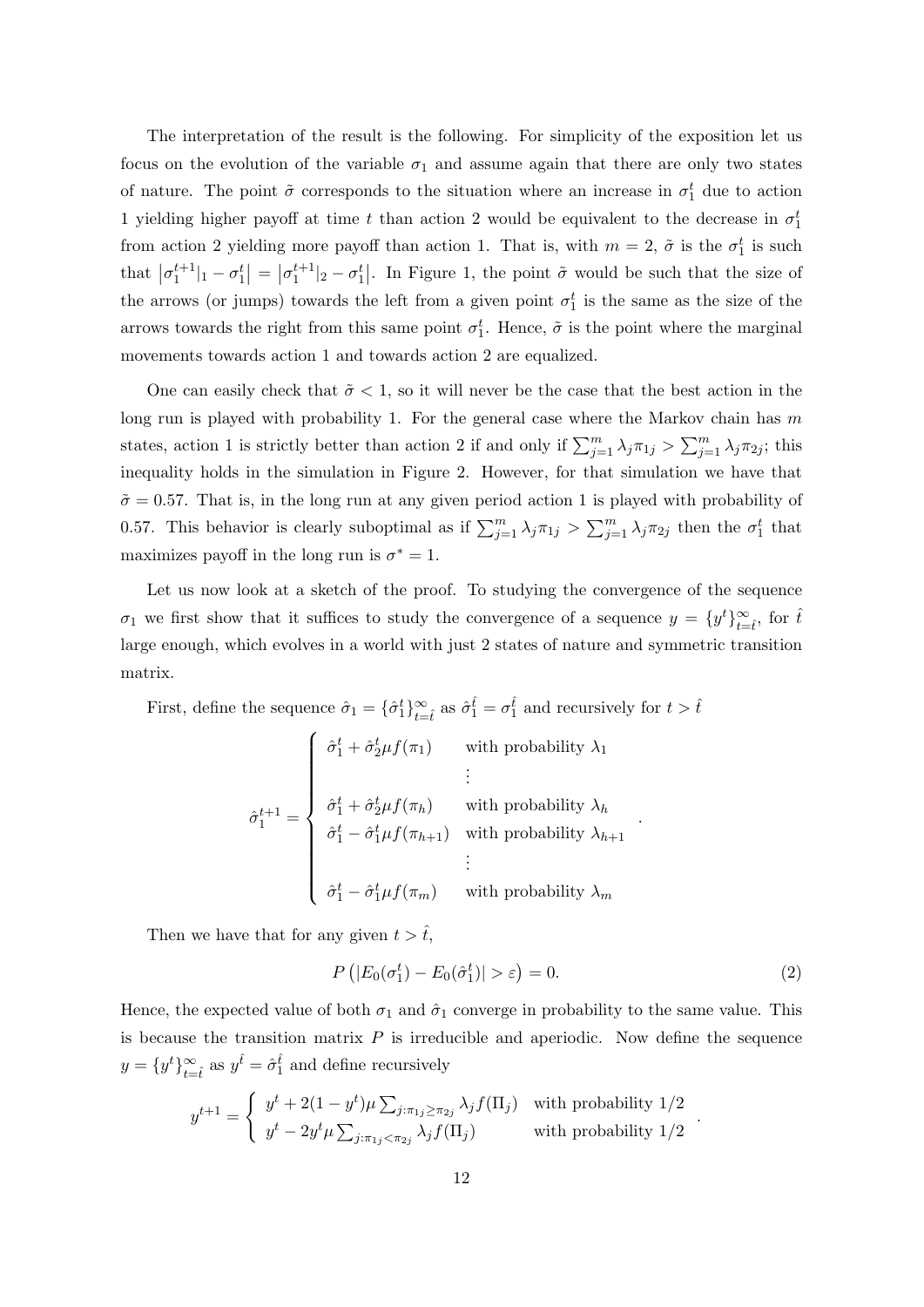Note that the variable  $y$  evolves according to the expected movement in the long run of the variable  $\hat{\sigma}_1$ . It can be easily seen that  $y^t = \hat{\sigma}_1^t$  implies  $E_0(y^{t+1}) = E_0(\hat{\sigma}_1^{t+1})$ . Hence, since  $y^{\hat{t}} = \hat{\sigma}_1^{\hat{t}}$ , the distribution of both  $y^t$  and  $\hat{\sigma}_1^t$  is aperiodic and both  $E_0(y^{\hat{t}+1})$  and  $E_0(\hat{\sigma}_1^{\hat{t}+1})$  are linear in their arguments, we can state that  $E_0(y^{\hat{t}+k}) = E_0(\hat{\sigma}_1^{\hat{t}+k})$  for any  $k \in \mathbb{N}$ . Moreover, we have that for any  $t > \hat{t}$ , equation 2 must hold. Hence, we have that for any  $\varepsilon > 0$  and  $t > \hat{t}$ ,

$$
P(|E_0(\sigma_1^t) - E_0(y^t)| > \varepsilon) = 0.
$$

Furthermore, by making  $\mu$  arbitrarily small we make the variance of both random variables  $y<sup>t</sup>$  and  $\sigma_1<sup>t</sup>$  to shrink to zero. Thus, their limiting distribution puts weight on a single point. In other words, y and  $\sigma_1$  must converge in probability to a fixed value  $\bar{y}$  and  $\bar{\sigma}$  respectively. Since  $E_0(y^{\hat{t}+k})$  converges to  $E_0(\sigma_1^{\hat{t}+k})$  for all  $k \in \mathbb{N}$ , we must have that  $\bar{y} = \bar{\sigma}$ . Hence, instead of studying the convergence of the variable  $\sigma_1$  we focus on the convergence of the variable y. This is more formally stated in Lemma 2 in the Appendix.

Note now that the point  $y^t = \tilde{\sigma}$ , with  $\tilde{\sigma}$  as defined in Proposition 1, solves the equation

$$
y^{t} + 2(1 - y^{t})\mu \sum_{j:\pi_{1j} \geq \pi_{2j}} \lambda_{j} f(\pi_{j}) = y^{t} - 2y^{t} \mu \sum_{j:\pi_{1j} < \pi_{2j}} \lambda_{j} f(\pi_{j}).
$$

Define the sequence  $y_1 = \{y_1^t\}_{t=\hat{t}}^{\infty}$  as follows

$$
y_1^t = \begin{cases} y^t & \text{if } y^t \ge \tilde{\sigma} \\ \tilde{\sigma} & \text{otherwise} \end{cases}
$$

.

Hence, we have that  $E_0(y^t) \le E_0(y_1^t)$  for all  $t > \hat{t}$ . Note that  $E_0(y_1^{t+1}) \le E_0(y_1^t)$ . Therefore,  $y_1$  is a super-martingale with lower bound  $\tilde{\sigma}$ . Thus, by the martingale convergence theorem,  $y_1$  converges in probability to  $\tilde{\sigma}$ . This implies that for t large enough,  $E_0(y^t) \leq \tilde{\sigma}$ .

Define now the sequence  $y_2 = \{y_2^t\}_{t=\hat{t}}^{\infty}$  as follows

$$
y_2^t = \begin{cases} y^t & \text{if } y^t \leq \tilde{\sigma} \\ \tilde{\sigma} & \text{otherwise} \end{cases} .
$$

Therefore, we have that  $E_0(y^t) \ge E_0(y_2^t)$  for all  $t > \hat{t}$ . Note that  $E_0(y_1^{t+1}) \ge E_0(y_2^t)$ . Hence,  $y_2$  is a sub-martingale with upper bound  $\tilde{\sigma}$ . Thus, by the martingale convergence theorem, y<sub>2</sub> converges in probability to  $\tilde{\sigma}$ . This implies that for t large enough,  $E_0(y^t) \geq \tilde{\sigma}$ .

Hence, we know that for t large enough,  $E_0(y^t) \leq \tilde{\sigma}$  and  $E_0(y^t) \geq \tilde{\sigma}$ . This implies that for all  $t > \hat{t}$ ,  $E_0(y^t) = \tilde{\sigma}$ . Since the variance of y shrinks to zero as  $\mu$  is made arbitrarily small, we have that y converges in probability to  $\tilde{\sigma}$  as  $\mu$  is made arbitrarily small. Combined with the fact that y converges in probability to  $\sigma_1$ , this implies that  $\sigma_1$  converges in probability to  $\tilde{\sigma}$ .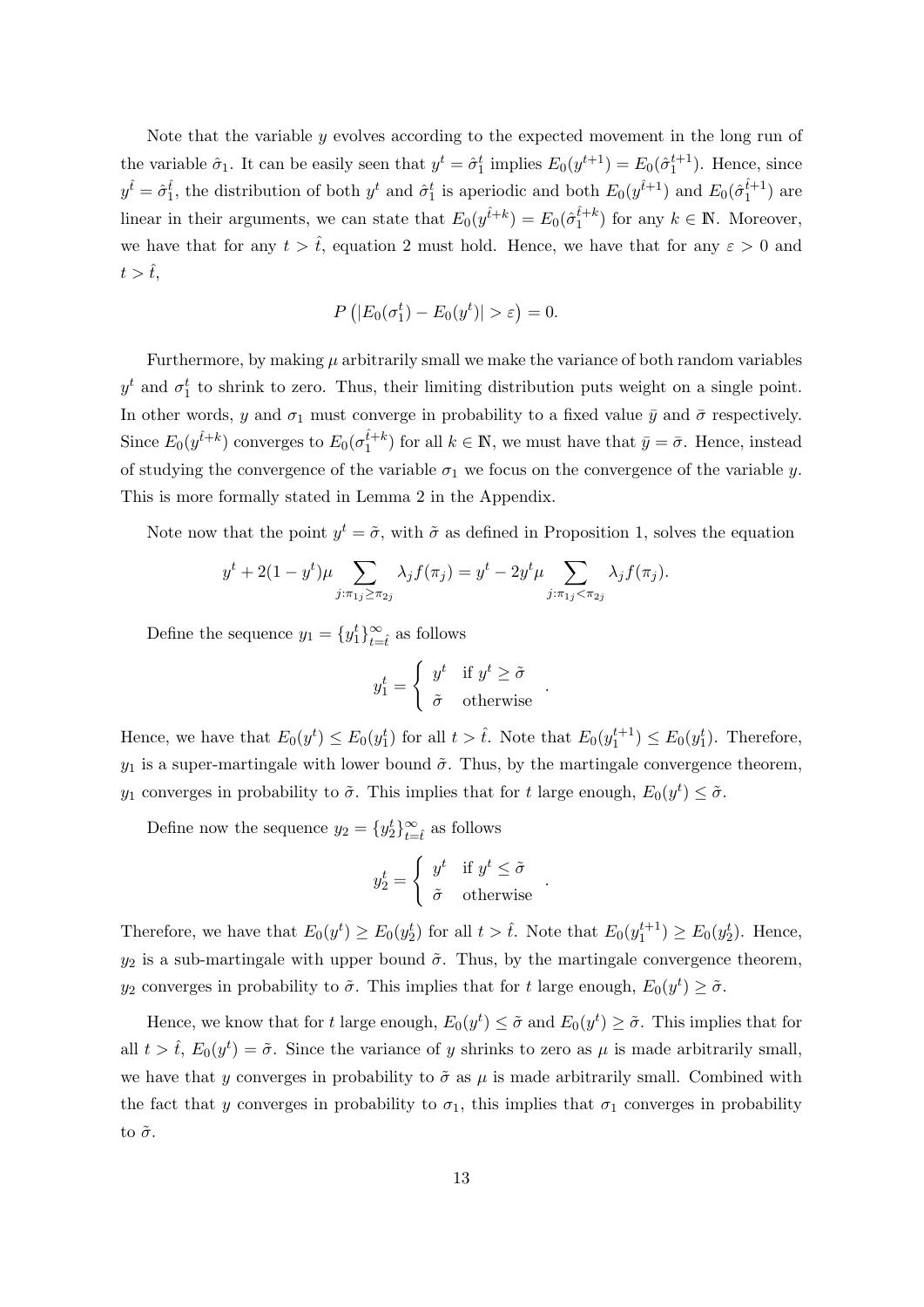#### 4.2 Results - Foregone Payoffs are not Observed

We recall that the probability by which a player plays action i at time  $t+1$  given that action k was played at time t and state at time t was j is denoted by  $\sigma_i^{t+1}|_{kj}$  and given by

$$
\sigma_1^{t+1}|_{1j} = \sigma_1^t + \sigma_2^t g(\pi_{1j}),
$$
  

$$
\sigma_1^{t+1}|_{2j} = \sigma_1^t - \sigma_1^t g(\pi_{2j}).
$$

Hence,  $\sigma_1^{t+1}|_j$ , which is the probability of playing action 1 at time  $t+1$  given that state was j, equals  $\sigma_1^t + \sigma_2^t g(\pi_{1j})$  if action 1 was played at time t and  $\sigma_1^t - \sigma_1^t g(\pi_{2j})$  if action 2 was played at time t. Action i with  $i \in \{1, 2\}$  is played at time t with probability  $\sigma_i^t$ . Hence, since we are dealing with a continuum of players, we can use Law of Large Numbers to state that

$$
\sigma_1^{t+1}|_j = \sigma_1^t \sigma_1^{t+1}|_{1j} + \sigma_2^t \sigma_1^{t+1}|_{2j}.
$$

This can be rewritten as

$$
\sigma_1^{t+1}|_j = \sigma_1^t \left( \sigma_1^t + (1 - \sigma_1^t) g(\pi_{1j}) \right) + (1 - \sigma_1^t) \left( \sigma_1^t - \sigma_1^t g(\pi_{2j}) \right).
$$

Thus, it follows that

$$
\sigma_i^{t+1}|_j = \sigma_i^t \left( 1 + (1 - \sigma_i^t) \left[ g(\pi_{ij}) - g(\pi_{-ij}) \right] \right). \tag{3}
$$

Note that if we set  $g(\pi_{ij}) = \pi_{ij}$ , as in the Cross Learning Rule, the resulting law of motion for  $\sigma_i$  is the discreet time version of the Replicator Dynamics. That is, if  $g(\pi_{ij}) = \pi_{ij}$  then we have that

$$
\sigma_i^{t+1}|_j = \sigma_i^t + \sigma_i^t \left( \pi_{ij} - \left[ \sigma_i^t \pi_{ij} + \sigma_{-i}^t \pi_{-ij} \right] \right).
$$

The General Reinforcement Rule behaves completely differently to the Stochastic Better Response. Under the General Reinforcement Rule, the changes in the variable  $\sigma_i^t$  become smaller as  $\sigma_i^t$  gets closer to either bound. For example, consider that action 1 is played with a high probability. Then the change in  $\sigma_i$  will be small independently of whether action 1 yielded higher payoff than action 2 or the other way around. Figure 3 shows the movements of  $\sigma_1$  under the General Reinforcement Rule as a response to the environment.

As we see, the process will spend almost no time in intermediate values of  $\sigma_i$ . This will allow us to draw our conclusions from analyzing only the behavior of  $\sigma_i$  in the neighborhoods of its bounds. In this respect, our analysis will partially rely on the approach by Ellison and Fudenberg (1995).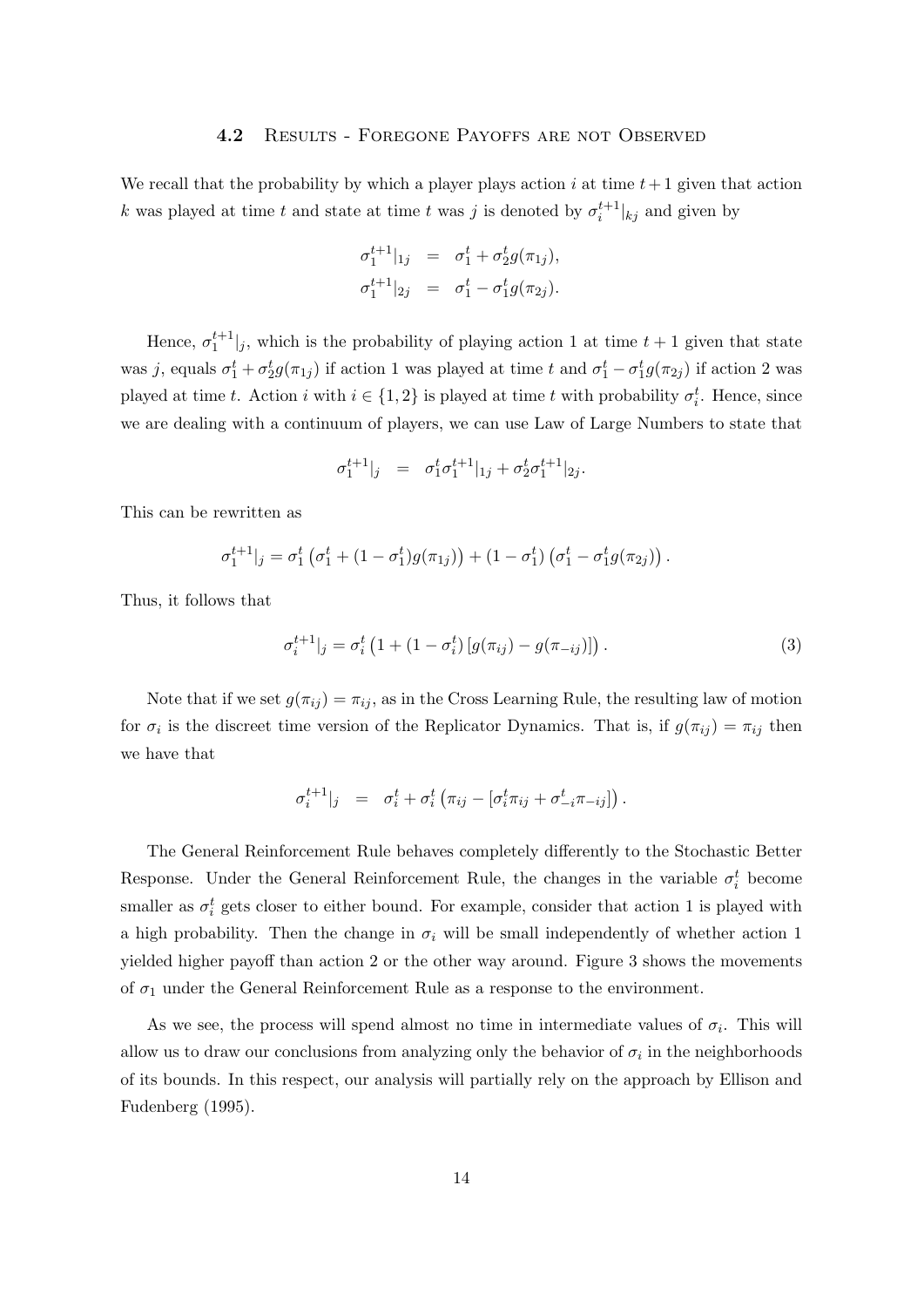Figure 3: General Reinforcement Rule



Figure 4: Simulation - General Reinforcement Rule



Figure 4 shows a simulation for the General Reinforcement Rule for the case where  $g(\pi_{ij}) = \pi_{ij}$  and with the same parameters as the ones used in Figure 2. The figure plots the result of the same simulation performed with two different random seeds.

It can be seen that the General Reinforcement Rule quickly converges to a situation in which all the population plays the same action a fraction 1 of the time. An interesting thing to note is that the action selected by the General Reinforcement Rule does not coincide necessarily with the action that is best in the long run. The simulation on the right-hand side shows a situation in which the General Reinforcement Rule converges to a situation where all players in the population are playing the suboptimal action. As we will see, this is the result of the two actions performing not too differently in terms of payoffs in the long run.

The following proposition, whose proof is presented in the Appendix, characterizes the convergence of the sequence  $\sigma_1$ .

**Proposition 2.** Define  $\gamma_j = 1 + g(\pi_{1j}) - g(\pi_{2j})$  and  $\hat{\gamma}_j = 1 + g(\pi_{2j}) - g(\pi_{1j})$  and consider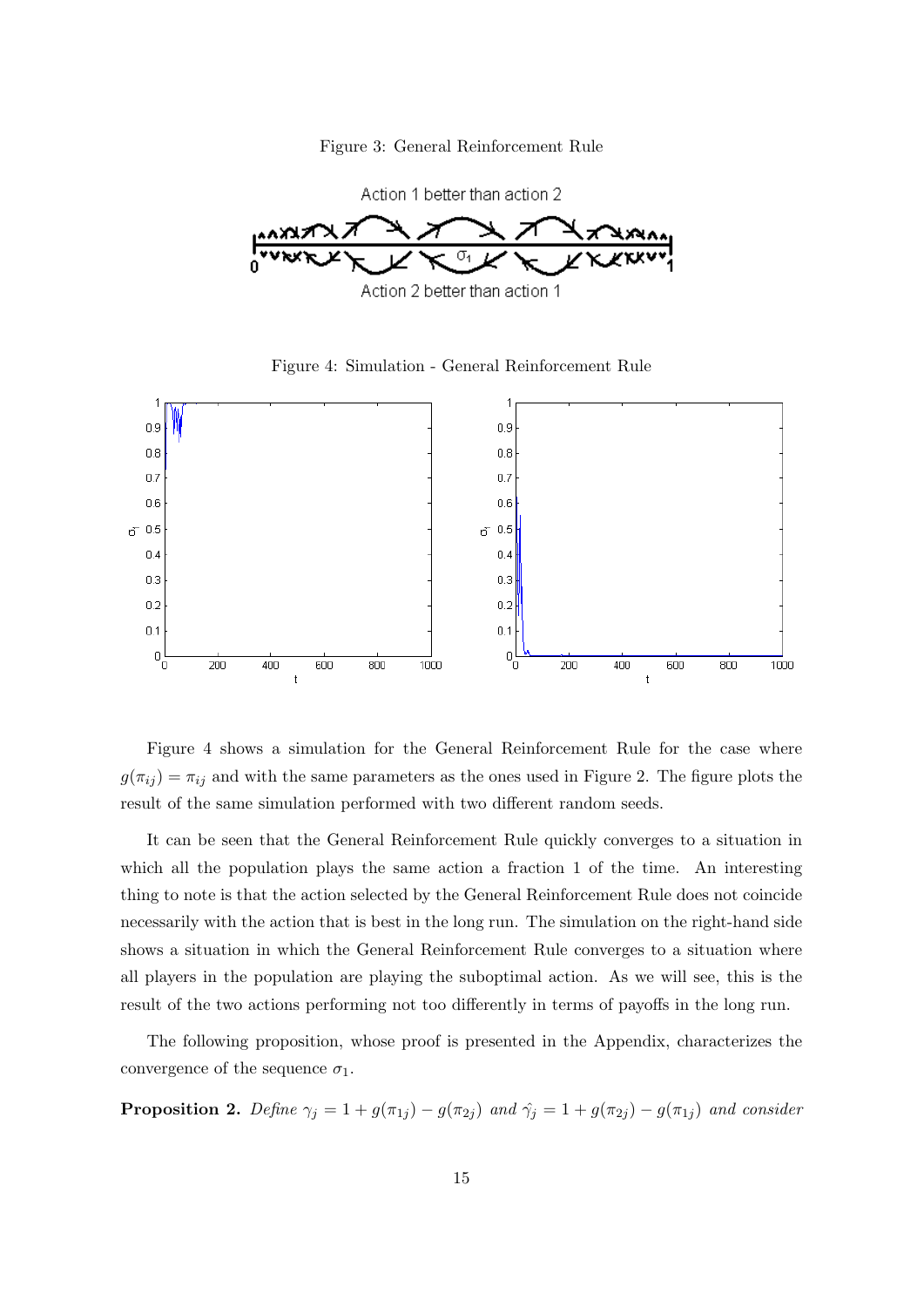the two inequalities:

$$
\sum_{j=1}^{m} \lambda_j \log \gamma_j > 0, \tag{4}
$$

$$
\sum_{j=1}^{m} \lambda_j \log \hat{\gamma}_j > 0.
$$
 (5)

- 1. If both (4) and (5) hold then  $\lim_{t\to\infty} \sigma_1^t$  does not exist.
- 2. If (4) holds but (5) does not then  $\lim_{t\to\infty} \sigma_1^t = 1$ .
- 3. If (5) holds but (4) does not then  $\lim_{t\to\infty} \sigma_1^t = 0$ .
- 4. If neither (4) nor (5) hold then  $\lim_{t\to\infty} \sigma_1^t$  has full support over  $\{0,1\}$ .

Since  $\sigma_2 = 1 - \sigma_1$  the convergence of the sequence  $\sigma_2$  follows for the proposition above. An important fact revealed by proposition above is that the process may fail to converge to the best action. Consider for simplicity the Cross Learning Rule, where  $g(\pi_{ij}) = \pi_{ij}$ . Action 1 is weakly better than action 2 in the long run if and only if  $\sum_{j=1}^{m} \lambda_j \pi_{1j} \ge \sum_{j=1}^{m} \lambda_j \pi_{2j}$ . This condition can be rewritten as  $\sum_{j=1}^{m} \lambda_j \gamma_j \geq 1$ . However, even if  $\sum_{j=1}^{m} \lambda_j \gamma_j \geq 1$  holds, it may still happen that  $\sum_{j=1}^{m} \lambda_j \log \gamma_j < 0$  holds and hence  $\sigma_1$  may not converge to 1. To make this point more clear consider the case in which  $m = 2$  and  $\lambda_1 = \lambda_2 = 0.5$ . That is, there are only two states of nature and both states are equally likely in the long run. The following corollary characterizes the convergence of  $\sigma_1$  in this case when action 1 is better in the long run than action 2.

Corollary 1. Assume  $g(\pi_{ij}) = \pi_{ij}$ ,  $m = 2$ ,  $\lambda_1 = \lambda_2 = 0.5$  and  $\pi_{11} + \pi_{12} > \pi_{21} + \pi_{22}$ .

$$
- If \pi_{11} + \pi_{12} - \pi_{21} - \pi_{22} - (\pi_{11} - \pi_{21})(\pi_{22} - \pi_{12}) > 0 then \lim_{t \to \infty} \sigma_1 = 1.
$$

- Otherwise,  $\lim_{t\to\infty} \sigma_1$  has full support over  $\{0,1\}$ .

*Proof.* We can rewrite inequalities (4) and (5) from Proposition 2 for the case with  $m = 2$ and  $\lambda_1 = \lambda_2 = 0.5$  as follows:

$$
\log \gamma_1 + \log \gamma_2 > 0 \tag{6}
$$

$$
\log \hat{\gamma}_1 + \log \hat{\gamma}_2 > 0. \tag{7}
$$

The conditions (6) and (7) can be rewritten as  $\gamma_1 \gamma_2 > 1$  and  $\hat{\gamma}_1 \hat{\gamma}_2 > 1$ . These in turn can be rewritten as

$$
\pi_{11} + \pi_{12} - \pi_{21} - \pi_{22} - (\pi_{11} - \pi_{21})(\pi_{22} - \pi_{12}) > 0, \tag{8}
$$

$$
\pi_{21} + \pi_{22} - \pi_{11} - \pi_{12} - (\pi_{11} - \pi_{21})(\pi_{22} - \pi_{12}) > 0.
$$
 (9)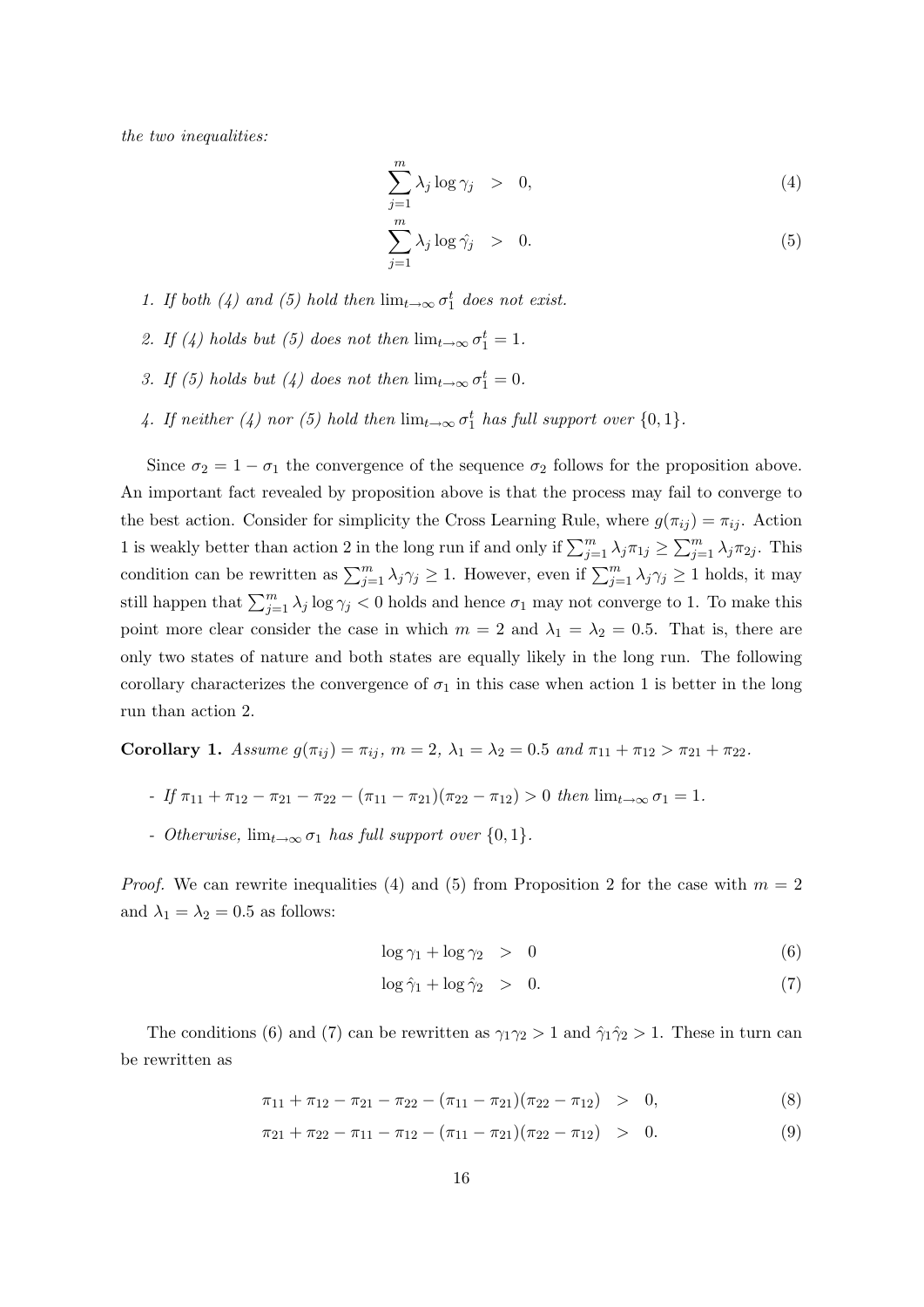It can be easily seen that equation (9) is never holding. Hence, by Proposition 2, if the inequality (8) holds then we have that  $\lim_{t\to\infty} \sigma_1 = 1$ , whereas if (8) does not hold we have that  $\lim_{t\to\infty} \sigma_1$  has full support over  $\{1,2\}.$  $\Box$ 

For the process to select the best action, the two actions need to perform significantly differently. That is, having action 1 better than action 2,  $\pi_{11} + \pi_{12} - \pi_{21} - \pi_{22} > 0$ , is not enough for the process to select the best action.

Now we present the intuition for the proof of Proposition 2 for the case where  $g(\pi_{ij}) = \pi_{ij}$ . The proof of Proposition 2 relies partially on the analysis by Ellison and Fudenberg (1995).

In Ellison and Fudenberg (1995), the realization of states of nature is independent of past values of states. In order to be able to apply Ellison and Fudenberg's analysis to our setting, we proceed as follows. Given that the transition matrix  $P$  is irreducible and aperiodic, the state of nature many periods ahead is independent of the state of nature today. This means that by the law of large numbers, we can take the probability of each state being realized many periods ahead as the limiting probability placed on it by the Markov chain. Therefore, for the rest of the exposition we consider that the realization of states is independent of past values. For a formal proof the reader is referred to Lemma 4 in the Appendix.

Assume, for the simplicity of the exposition, that there are only two states of nature. Let  $1-p$  be the probability by which state 1 occurs. Since the process spends almost no time at its intermediate values, it suffices to examine the convergence of the variable  $\sigma_i$  when it is close to its boundary values (0 and 1). To make the exposition clearer, we focus on the sequence  $\sigma_2 = 1 - \sigma_1$ . Imagine that  $\sigma_2$  is arbitrarily close to 0. Then we can rewrite (3) as follows:

$$
\sigma_2^{t+1}|_j = \gamma_j \sigma_2^t + o(\sigma_2^t)
$$
\n<sup>(10)</sup>

.

where  $\gamma_j = 1 + g(\pi_{2j}) - g(\pi_{1j})$  for  $j \in \{1, 2\}$  and  $o(\sigma_2^t)$  is a term of order higher than  $\sigma_2$  and hence is negligible when  $\sigma_2$  is arbitrarily small. Without loss of generality we can assume that  $\pi_{11} > \pi_{21}$ , which implies  $\pi_{12} < \pi_{22}$ . Then we can rewrite (10) as

$$
\sigma_2^{t+1}|_j = \begin{cases} \gamma_1 \sigma_2^t + o(\sigma_2^t) & \text{if } \pi_{1j} \ge \pi_{2j} \\ \gamma_2 \sigma_2^t + o(\sigma_2^t) & \text{otherwise} \end{cases}
$$

Since  $\pi_{11} > \pi_{21}$  and  $\pi_{12} < \pi_{22}$  we have that  $\gamma_2 > 1 > \gamma_1 > 0$ . Finally, note that  $\pi_{1j} \geq \pi_{2j}$ with probability  $1 - p$  and  $\pi_{1j} < \pi_{2j}$  with probability p.

The sequence  $\sigma_2$  converges to 0, or  $\sigma_1$  converges to 1, if and only if the sequence  $x =$  ${x^t}_{t=0}^{\infty}$  with  $x^t = \log \sigma_2^t$  converges to  $-\infty$ . The process for x when  $\sigma_2^t$  is close to 0 can be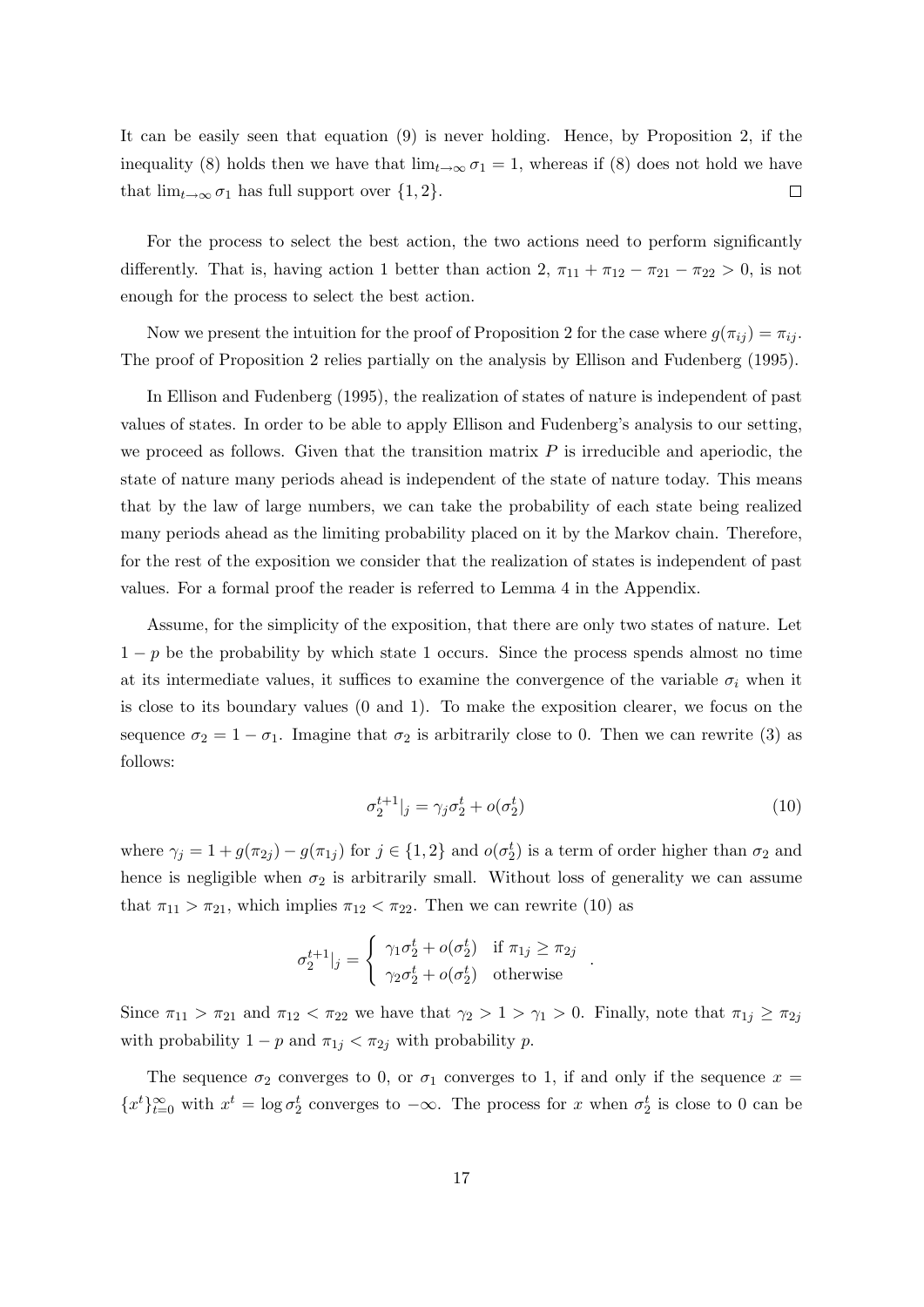approximated by

$$
x^{t+1} = \begin{cases} \log \gamma_1 + x^t & \text{with probability } 1 - p \\ \log \gamma_2 + x^t & \text{with probability } p \end{cases}
$$

.

.

Therefore,  $E_t(x^{t+1}) = (1-p) \log \gamma_1 + p \log \gamma_2 + x^t$ . Hence, if  $(1-p) \log \gamma_1 + p \log \gamma_2 > 0$ then  $E_t(x^{t+1}) > x^t$ , which implies that x is a sub-martingale. Thus, by the Martingale Convergence Theorem, if  $(1 - p) \log \gamma_1 + p \log \gamma_2 > 0$  then x cannot converge to  $-\infty$  and hence  $\sigma_2$  cannot converge to 0. Which implies that  $\sigma_1$  does not converge to 1.

Ellison and Fudenberg's (1995) result is presented here for the readers' convenience.

**Lemma 1** (Ellison and Fudenberg (1995)). Let  $z^t$  be a Markov Process on  $(0,1)$  with

$$
z^{t+1} = \begin{cases} \gamma_1 z^t + o(z_t) & \text{with probability } 1 - p \\ \gamma_2 z^t + o(z_t) & \text{with probability } p \end{cases}
$$

Suppose that  $\gamma_1 < 1 < \gamma_2$ .

 $(a)$  If

$$
\frac{p}{1-p} > -\frac{\log(\gamma_1)}{\log(\gamma_2)},
$$

then  $z^t$  cannot converge to 0 with positive probability.

 $(b)$  If

$$
\frac{p}{1-p} < -\frac{\log(\gamma_1)}{\log(\gamma_2)},
$$

then there are  $\delta > 0$  and  $\varepsilon > 0$  such that if  $z^0 < \delta$  then  $P(\lim_{t \to \infty} z^t = 0) \geq \varepsilon$ .

 $(c)$  If

$$
\frac{p}{1-p} > -\frac{\log(\gamma_1)}{\log(\gamma_1)},
$$

there is a  $\bar{z} > 0$  such that for all  $z^0 > 0$  and all  $t \in \{0, 1, \dots\}$ ,  $P(z^t < \bar{z}) = 0$ .

## 4.3 Efficient Learning Rules

We say that a learning rule is efficient if it is able to select to optimal action in the long run. An interesting result is that if foregone payoffs are observed, then it is optimal to disregard this information and to act as if only realized payoffs were observed.

When players observe the performance of both actions they can be "distracted" towards the suboptimal action by the Markov chain. This is because even if the population plays the optimal action with a high probability they can still observe the performance of the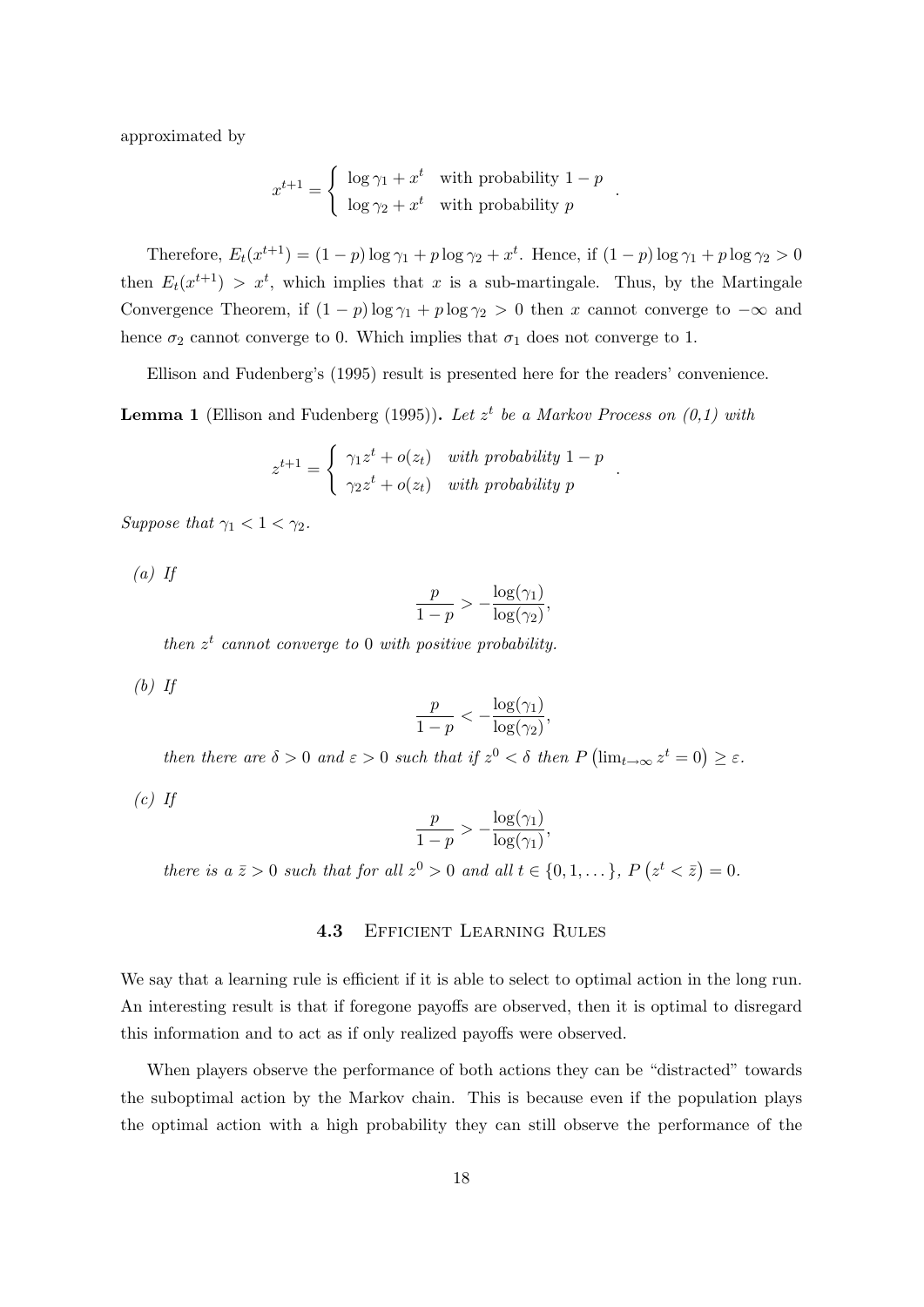suboptimal action. Hence, since the suboptimal action is the best action for some states of nature, randomness can constantly lead some players in the population to adopt the suboptimal action for many periods in time. Thus, the continuous time limit of the process converges to a situation in which the suboptimal action is played with a positive probability. This is formally proven in the next proposition.

**Proposition 3.** Under the Stochastic Better Response, for some  $\varepsilon > 0$  there exists no f:  $[0,1]^2 \to [0,1]$  such that for all the environments  $(\{\pi_1,\ldots,\pi_m\},P)$  we have that  $|\tilde{\sigma}_1-\sigma_1^*| < \varepsilon$ .

*Proof.* Assume, without loss of generality, that  $\sum_{j=1}^{m} \lambda_j \pi_{1j} > \sum_{j=1}^{m} \lambda_j \pi_{2j}$ . Hence, we have that  $\sigma_1^* = 1$ .

The proof goes by contradiction. Assume that for all  $\varepsilon > 0$  there exists a function  $f : [0,1]^2 \to [0,1]$  such that for all the environments  $(\{\pi_1,\ldots,\pi_m\},P)$ ,  $|\tilde{\sigma}_1 - \sigma_1^*| < \varepsilon$ . This can be rewritten as follows: there exists a sequence of functions  $f = \{f_n\}_{n=0}^{\infty}$  with  $f_n : [0,1]^2 \to [0,1]$  for all  $n \geq 0$  such that for all the environments we have that

$$
\lim_{\varepsilon \to 0} \lim_{n \to \infty} \tilde{\sigma}_1(f_n) = \sigma_1^* = 1,
$$

where  $\tilde{\sigma}_1(f_n)$  is the value of  $\tilde{\sigma}_1$  associated with the function  $f_n$ .

The limit above holds if and only if

$$
\lim_{\varepsilon \to 0} \lim_{n \to \infty} \frac{\sum_{j:\pi_{1j} \ge \pi_{2j}} \lambda_j f_n(\pi_j)}{\sum_{j:\pi_{1j} < \pi_{2j}} \lambda_j f_n(\pi_j)} = \infty \tag{11}
$$

holds.

Take now an environment  $E = (\{\pi_1, \pi_2\}, P)$  where  $0 < \pi_{11} < \pi_{22}$  and  $\pi_{ij} = 0$  for all  $i \neq j$ . We could consider more general environments but that will only complicate the exposition leaving the logic of the proof unchanged. P is such that action 1 is the optimal one in the long run. That is, given  $\pi_{11} < \pi_{22}$  and  $\pi_{ij} = 0$  for all  $i \neq j$ , P is such that  $\sum_{j=1}^2 \lambda_j \pi_{1j} > \sum_{j=1}^2 \lambda_j \pi_{2j}$ . In this situation, equation (11) implies that

$$
\lim_{\varepsilon \to 0} \lim_{n \to \infty} \frac{\lambda_1 f_n(\pi_1)}{1 - \lambda_1 f_n(\pi_2)} = \infty.
$$
\n(12)

Given that the transition matrix P is irreducible we have that  $\lambda_1 \in (0,1)$ . Thus, we must have that  $(12)$  holds if and only if the following limit holds.

$$
\lim_{\varepsilon \to 0} \lim_{n \to \infty} \frac{f_n(\pi_1)}{f_n(\pi_2)} = \infty
$$
\n(13)

However, given that  $\pi_{11} < \pi_{22}$  and  $\pi_{ij} = 0$  for all  $i \neq j$ , we have that  $f_n(\pi_1) < f_n(\pi_2)$  for all  $n > 0$ . Hence, the sequence f is such that equation (13) cannot hold for the environment E, a contradiction.  $\Box$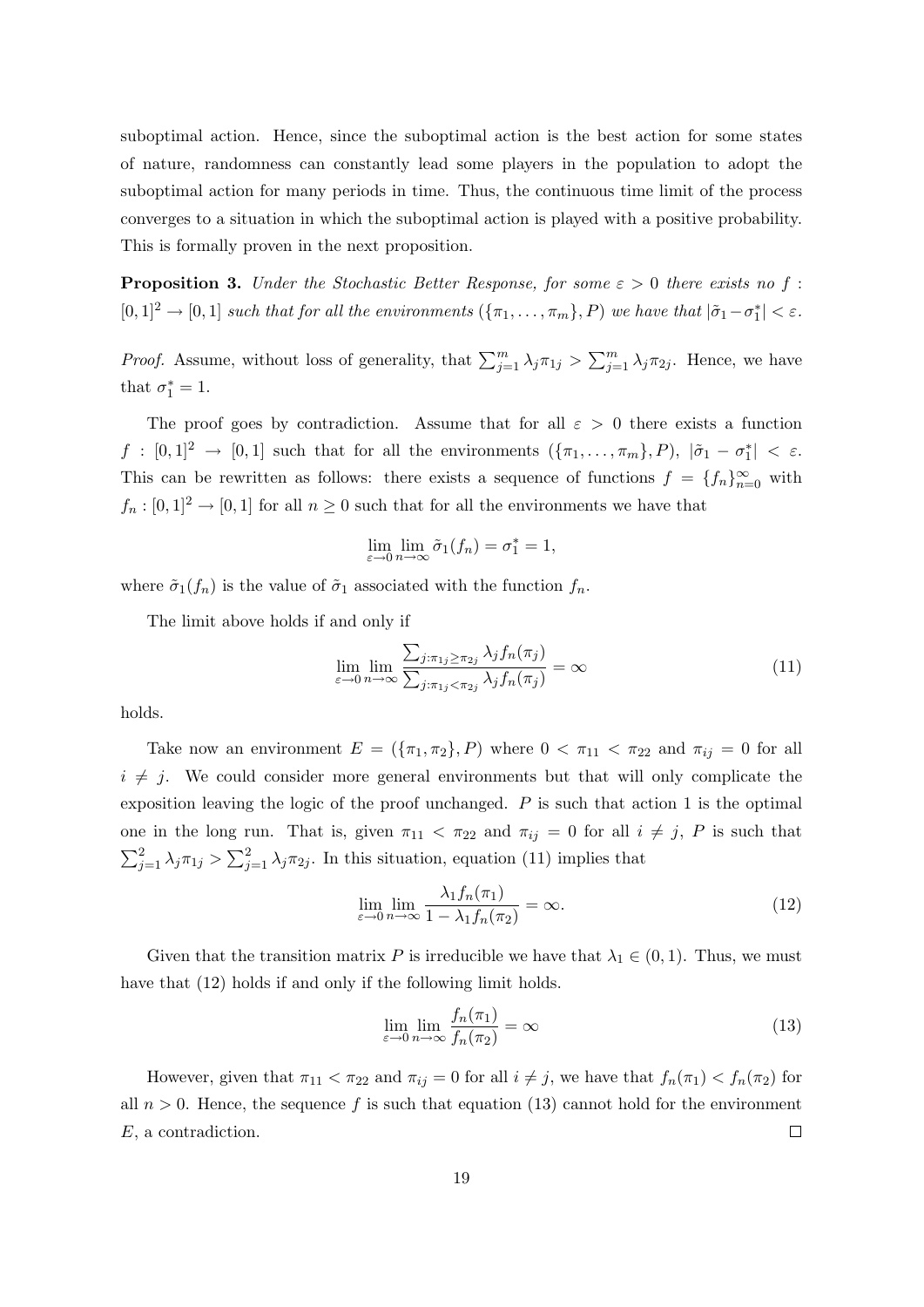The logic behind the proof is that if a learning rule makes the population to select the optimal action in a given environment  $E'$ , then the rule must magnify the payoffs of each action. This can be seen in equation (11), where, according to the learning rule, payoffs are magnify to infinity. However, if this is the case, an environment  $E$  can be found such that there is a very rare state for which the payoff of the suboptimal action is much bigger than the payoff of the optimal action for that state. In this situation, the learning rule that make the population to select the best action for environment  $E'$  will fail to do so in environment E.

When only realized payoffs are observed, a different force operates. Once the population is almost always playing the optimal action, it is very difficult for players to take notice of the periods in which the suboptimal action is giving more payoff than the optimal action. A drawback for the population under this informational setting is that if both actions perform not too differently in terms of payoffs, the population may lock on the suboptimal action forever. However, a learning rule can be designed such that this inefficiency is avoided.

The next result states two important features about efficiency rules under the General Reinforcement Rule. The first one is that if learning is sufficiently cautious in that the magnitude of payoffs is diminished then the population will select the optimal action. The second important feature is that how cautious the learning has to be depends on how big the difference in the long run average payoff of both actions is. The more both actions differ in terms of long run performance, the more cautious the learning has to be. This implies that while a learning rule that is very cautious may not be able to make the population to select the best action, this will only happen in environments where the two actions perform very similarly in the long run. Hence, when cautious learning is exhibited, the possible loss in payoff from not selecting the best action is small.

**Proposition 4.** Under the General Reinforcement Rule, assume  $g : [0, 1] \rightarrow [-1, 1]$  is given by

$$
g(\pi_{ij}) = x\pi_{ij}
$$

where

$$
x = \frac{1 + 4\varepsilon - \sqrt{1 + 8\varepsilon}}{4\varepsilon}
$$

for some  $\varepsilon > 0$ . If  $|\sum_{j=1}^m \lambda_j \pi_{1j} - \sum_{j=1}^m \lambda_j \pi_{2j}| > \varepsilon$ , then we have that  $\lim_{t \to \infty} \sigma_1^t = \sigma_1^*$ .

*Proof.* Assume, without loss of generality, that  $\sum_{j=1}^{m} \lambda_j \pi_{1j} > \sum_{j=1}^{m} \lambda_j \pi_{2j}$ . Hence, we have that  $\sigma_1^* = 1$ . Moreover, given the inequality  $\left|\sum_{j=1}^m \lambda_j \pi_{1j} - \sum_{j=1}^m \lambda_j \pi_{2j}\right| > \varepsilon$ , we must have that  $\sum_{j=1}^{m} \lambda_j (x \pi_{1j} - x \pi_{2j}) > x \varepsilon$  for all  $x > 0$ .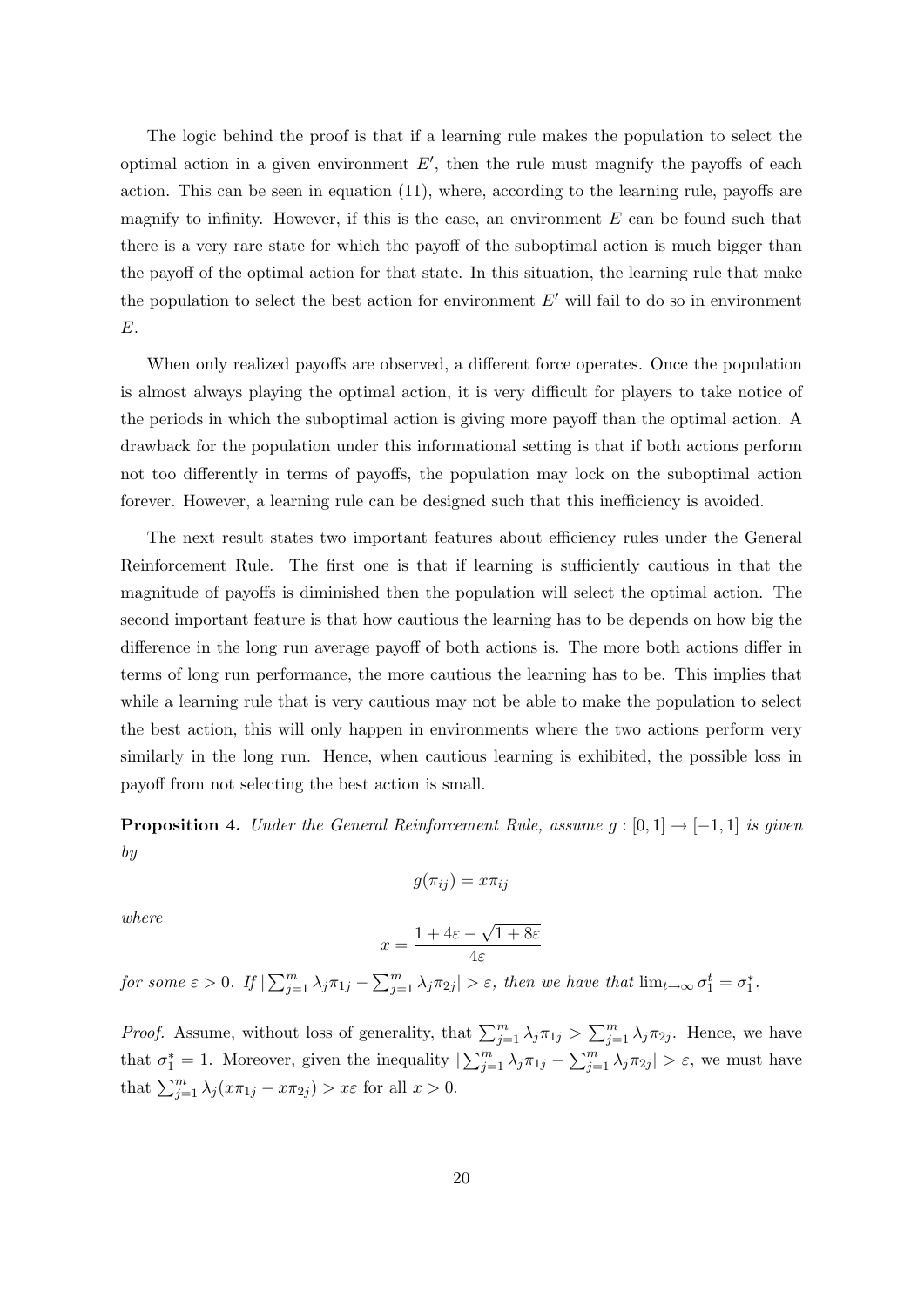Using the first order Taylor series for the logarithmic function around 1 we get that

$$
log(1 + x\pi_{1j} - x\pi_{2j}) = x\pi_{1j} - x\pi_{2j} + R_1(1 + x\pi_{1j} - x\pi_{2j}),
$$

where  $R_1(1 + x\pi_{1j} - x\pi_{2j})$  is the remainder term and  $x > 0$ . Using the Lagrange form we can rewrite the remainder term as

$$
R_1(1 + x\pi_{1j} - x\pi_{2j}) = \frac{-1/y^2}{2}(1 + x\pi_{1j} - x\pi_{2j} - 1)^2,
$$

where y lies between 1 and  $1+x\pi_{1j}-x\pi_{2j}$ . We can bound the absolute value of the remainder term in the following way:

$$
|R_1(1 + x\pi_{1j} - x\pi_{2j})| \leq \frac{1/(1-x)^2}{2}(x\pi_{1j} - x\pi_{2j})^2
$$
  
 
$$
\leq \frac{x^2}{2(1-x)^2}.
$$

Moreover, we have that

$$
\begin{array}{rcl}\n\log(1 + x\pi_{1j} - x\pi_{2j}) & = & x\pi_{1j} - x\pi_{2j} + R_1(1 + x\pi_{1j} - x\pi_{2j}) \\
& \geq & x\pi_{1j} - x\pi_{2j} - |R_1(1 + x\pi_{1j} - x\pi_{2j})|\n\end{array}.
$$

This can be rewritten as

$$
\sum_{j=1}^{m} \lambda_j \log(1 + x\pi_{1j} - x\pi_{2j}) \geq \sum_{j=1}^{m} \lambda_j (2x\pi_{1j} - x\pi_{2j} - |R_1(1 + x\pi_{1j} - x\pi_{2j})|)
$$
  
>  $x\varepsilon - \frac{x^2}{2(1-x)^2}$ .

If we take  $x > 0$  to be the minimum solution to the equation

$$
x\varepsilon - \frac{x^2}{2(1-x)^2} = 0,
$$

we get that

$$
x = \frac{1 + 4\varepsilon - \sqrt{1 + 8\varepsilon}}{4\varepsilon}.
$$
\n(14)

Thus, setting  $x > 0$  as in equation (14) yields

$$
\sum_{j=1}^{m} \lambda_j \log \gamma_j > 0.
$$
 (15)

Similar arguments show that

$$
\sum_{j=1}^{m} \lambda_j \log(1 - x\pi_{1j} + x\pi_{2j}) \leq -\sum_{j=1}^{m} \lambda_j x\pi_{1j} - x\pi_{2j} + |R_1(1 - x\pi_{1j} + x\pi_{2j})|
$$
  

$$
< -x\varepsilon + \frac{x^2}{2(1-x)^2}.
$$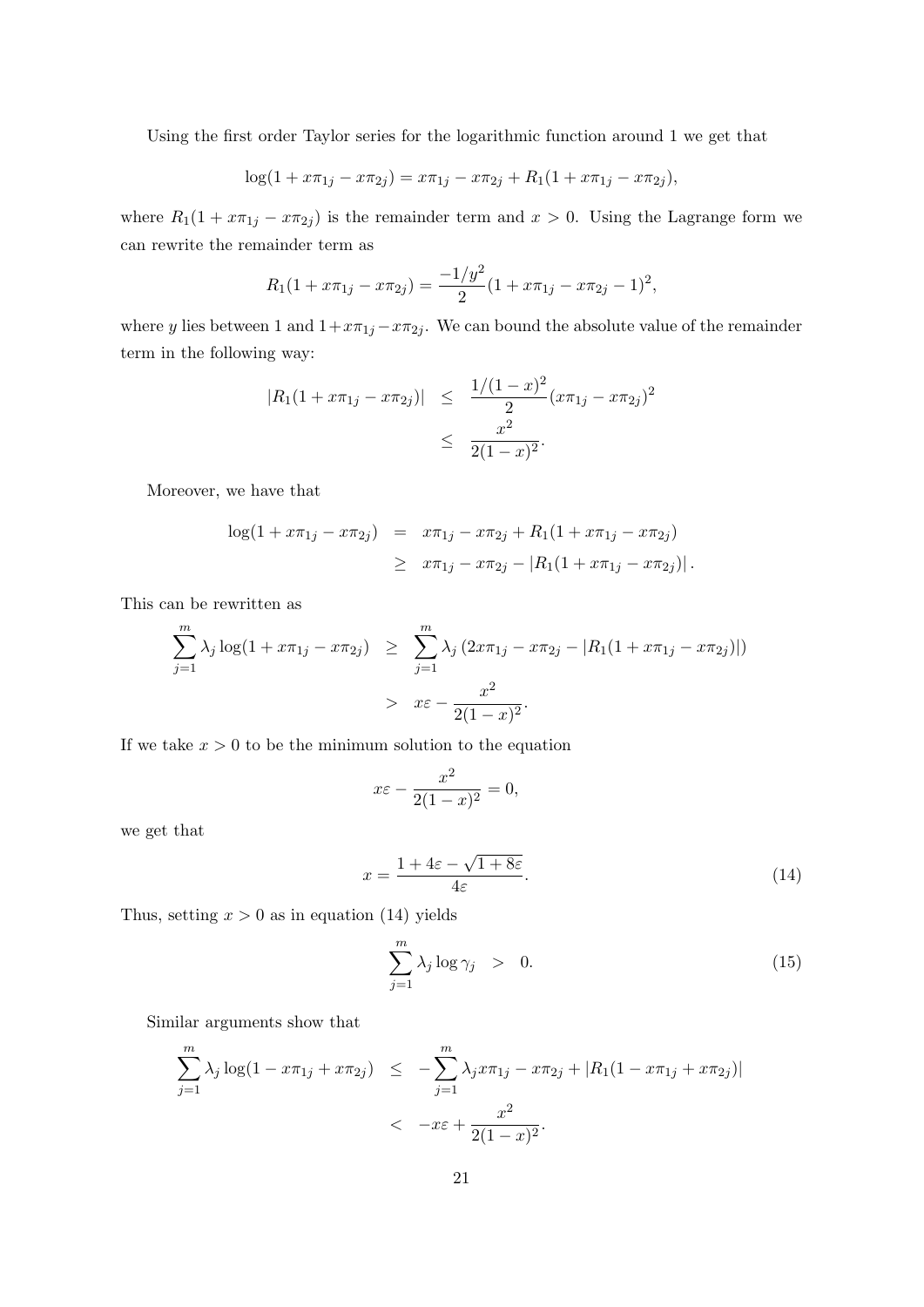Hence, setting again  $x > 0$  as in equation (14) yields

$$
\sum_{j=1}^{m} \lambda_j \log \hat{\gamma}_j \quad < \quad 0. \tag{16}
$$

Finally, combining inequalities (15) and (16) with Proposition 2 we get that if  $g(\pi_{ij}) =$  $x\pi_{ij}$ , where we set  $x > 0$  as in equation (14), and if  $\sum_{j=1}^{m} \lambda_j \pi_{1j} - \sum_{j=1}^{m} \lambda_j \pi_{2j}$   $> \varepsilon$ , then we have that  $\lim_{t\to\infty} \sigma_1^t = \sigma_1^*$ .  $\Box$ 

Note that if we set  $g(\pi_{ij})$  as in Proposition 4, then  $\lim_{\varepsilon\to 0} g(\pi_{ij}) = 0$ . That is, a rule that makes the population able to select the best action in all the environments must exhibit arbitrarily slow learning.

## 5 Discussion

A way of enriching the model could be by adding idiosyncratic perturbations to payoffs. This could be done by adding  $\varepsilon_{ht}$  to each payoff  $\pi_{ij}$ .  $\varepsilon_{ht}$  are normally distributed zero mean random variables that are independent across players  $h$  and time  $t$ . Since the rules we consider under both scenarios can treat payoffs in a non-linear way, it is not true that the process will converge to the same values as compared to the case without noise. The reason is the same as why, for instance,  $E(x^2) \neq E((x+\varepsilon)^2)$  with  $E(\varepsilon) = 0$ . However, it can easily be verified that adding noise makes no difference to our results for all the learning rules that treat payoffs linearly. Rules that treat payoffs linearly include the standard best response and the bernoulli best response, for the case where foregone payoffs are observed, and the Cross Learning Rule and the rules in BMS, for the case where foregone payoffs are not observed.

One might argue that if players had means of comparing the payoff of the same action across different time periods, they could recall different payoff realizations over time and have significantly more information about the world they are living in. However, as showed by Rustichini (1999) in a setting very similar to ours, even if players had infinite memory and could make this comparison, it is not true that they will learn the best action for sure.

## 5.1 RELATING OUR RESULTS FOR THE STOCHASTIC BETTER RESPONSE WITH KOSFELD ET. AL. (2002)

Kosfeld et. al. (2002) present a setting where a finite set of players play a normal-form game. Each period players update their strategies myopically in the following way. They increase the probability of playing an action if and only if that action is a best response to the action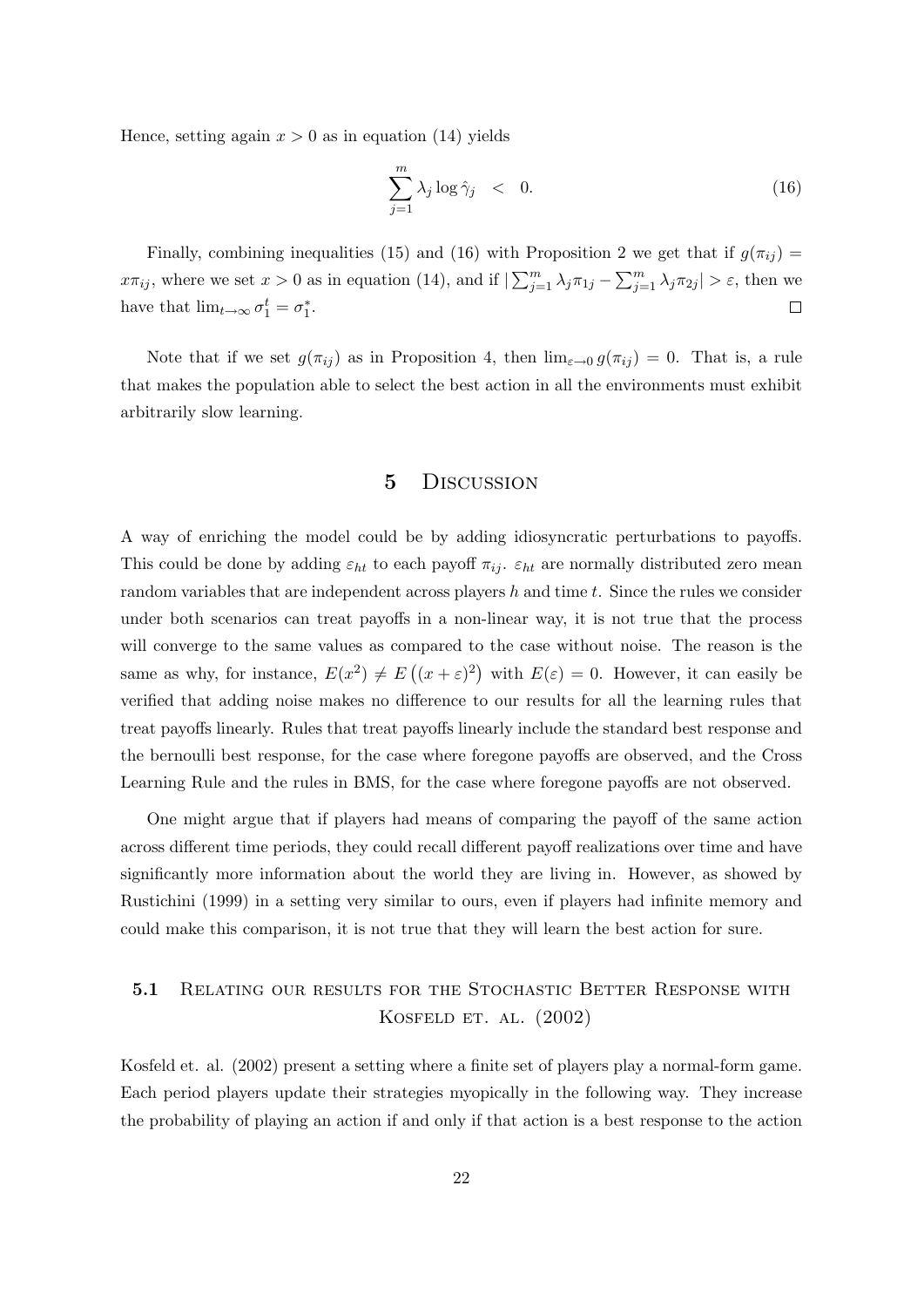played by the other players. If there are many actions that are a best response, the increase in probability is shared equally among the actions that are a best response. Formally, let  $\sigma_i^t(j)$  be the probability by which player j plays action i at time t. Define  $s_{-j}$  as the actions played by all the players but j. Finally, let  $B_j(s_{-j})$  be the set of actions that are a best response for player j to  $s_{-j}$  and let  $|B_j(s_{-j})|$  be the cardinality of  $B_j(s_{-j})$ . The evolution in the strategies of every player  $i$  is governed by

$$
\sigma_i^{t+1}(j) = \begin{cases} (1-\mu)\sigma_i^t(j) + \mu/|B_j(s_{-j})| & \text{if } s_j \in B_j(s_{-j})\\ (1-\mu)\sigma_i^t(j) & \text{otherwise,} \end{cases}
$$
(17)

where  $\mu \in (0, 1)$  is exogenously given.

Comparing this rule with the Stochastic Better Response there are two points worth noting. First, the rule in Kosfeld et. al. (2002) is a particular case of the Stochastic Better Response. Second, and most importantly, in our model players play against nature and not against themselves. Hence, in Kosfeld et. al.'s (2002) setting, players best respond to the actions of other players while in our setting players best respond to the actions of nature.

Kosfeld et. al. (2002) show that the continuous time limit of their process, when  $\mu$  is made arbitrarily small, converges to a so-called Best-Reply Matching Equilibrium. In a Best-Reply Matching Equilibrium, for every player, the probability of playing a given action is equal to the probability by which that action is a best response given the strategies of the other players.

Their result and our result for the Stochastic Better Response have the same intuition behind them and in some situations are equivalent. Given that in our setting there are only two action we can rewrite (17) as follows.

$$
\sigma_1^t|_j = \begin{cases} \sigma_1^t + \sigma_2^t \mu & \text{if } \pi_{1j} \ge \pi_{2j} \\ \sigma_1^t - \sigma_1^t \mu & \text{otherwise} \end{cases}
$$

In Proposition 1 we proved that the sequence  $\sigma_1$  defined above converges in probability to

$$
\hat{\sigma} = \frac{\sum_{j:\pi_{1j} \geq \pi_{2j}} \lambda_j}{\sum_{j=1}^{m} \lambda_j} = \sum_{j:\pi_{1j} \geq \pi_{2j}} \lambda_j.
$$

That is,  $\sigma_i^t$ , which is the probability of playing action *i*, converges to the limiting probability that action  $i$  is a best response to the environment. Hence, the population strategies match the nature's strategies, exactly as predicted by the Best-Reply Matching Equilibrium.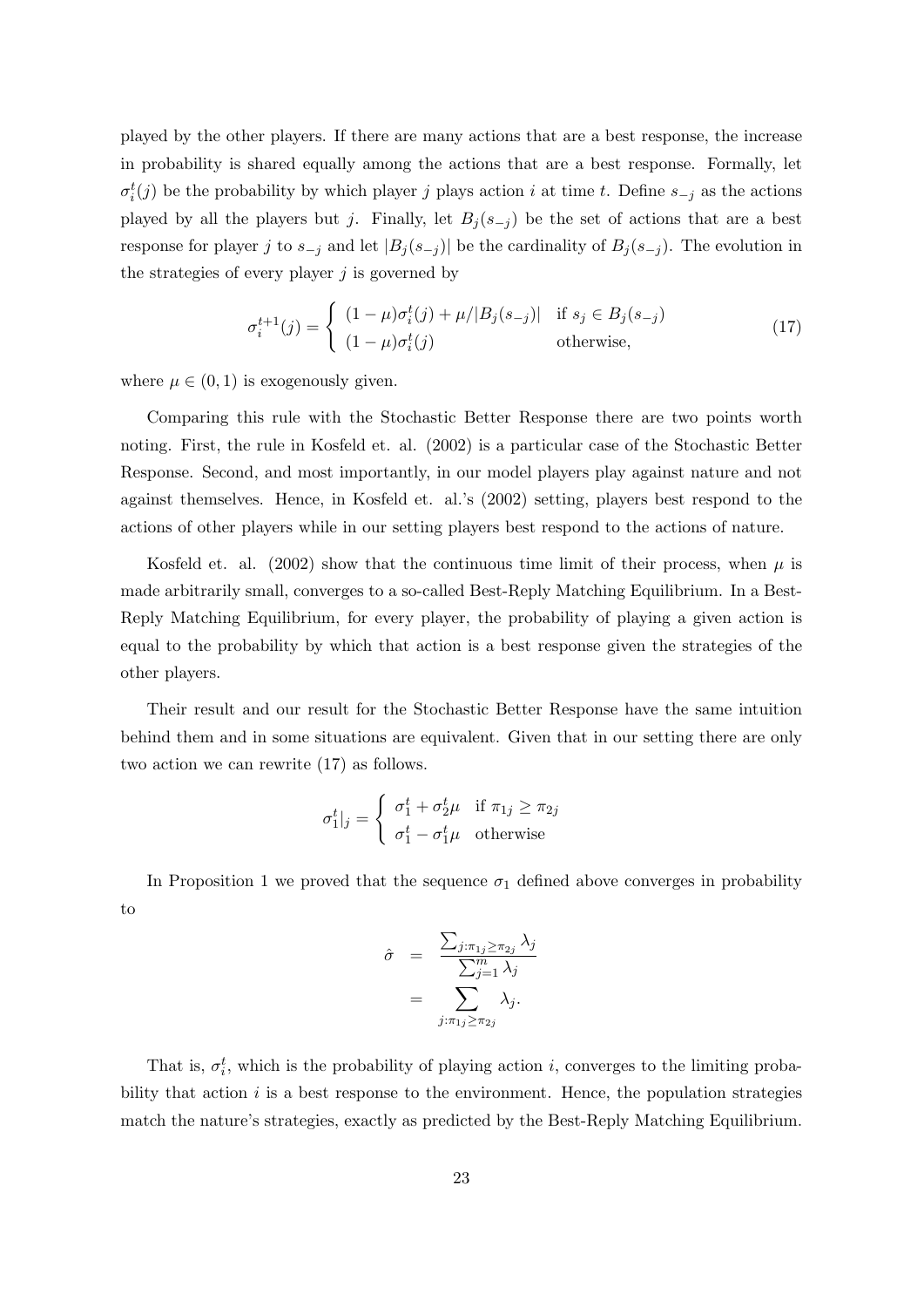In our results for the Stochastic Better Response we consider a much bigger set of rules than do Kosfeld et. al. (2002). In particular, Kosfeld et. al. (2002) only consider one rule. However, for the specific rule used by Kosfeld et. al. (2002), their results and ours come from two different settings, as in their setting players play against each other while in our setting players play against nature.

## 6 CONCLUSIONS

In this paper we investigated learning within an environment that changes according to a Markov chain and where players learn according to reinforcement. The payoff of each possible action depends on the state of nature. Since transition between states follows a Markov Chain, there is correlation between today's state and tomorrow's state of nature. We studied two different scenarios, one in which realized and foregone payoffs are observed and another in which only realized payoffs are observed. Our contribution to the literature relies on the fact that we studied reinforcement learning in a setting where the realization of the state of nature is correlated with the past.

The literature has focused on the study of learning only in a setting where the realization of states (or the shocks to payoffs) is independent of its past values. The reason for this is the technical complexities involved in dealing with the correlated realization of states.

There are several questions left for further research. For the case where foregone payoffs are observed, we only characterized the asymptotic distribution when the learning step goes to zero. For the case where foregone payoffs are not observed we are unable to quantify the probabilities of reaching each endpoint where the process does not converge deterministically to a single point.

The present piece of work explores learning in two very general scenarios but there are other settings that could be of interest. For instance, how does local interaction affect learning when the environment changes according to a Markov chain? What if there are non-stochastic idiosyncratic payoff differences among players? Our paper also tried to shed some light on the techniques that could be used for dealing with such environments. We expect that in the future more papers dealing with non stationary environments will appear.

## **REFERENCES**

1. Ben-Porath, E., Dekel, E. & Rustichini, A. (1993): "On the Relationship between Mutation Rates and Growth Rates in Changing Environment". Games and Economic Behavior 5 (4), 576-603.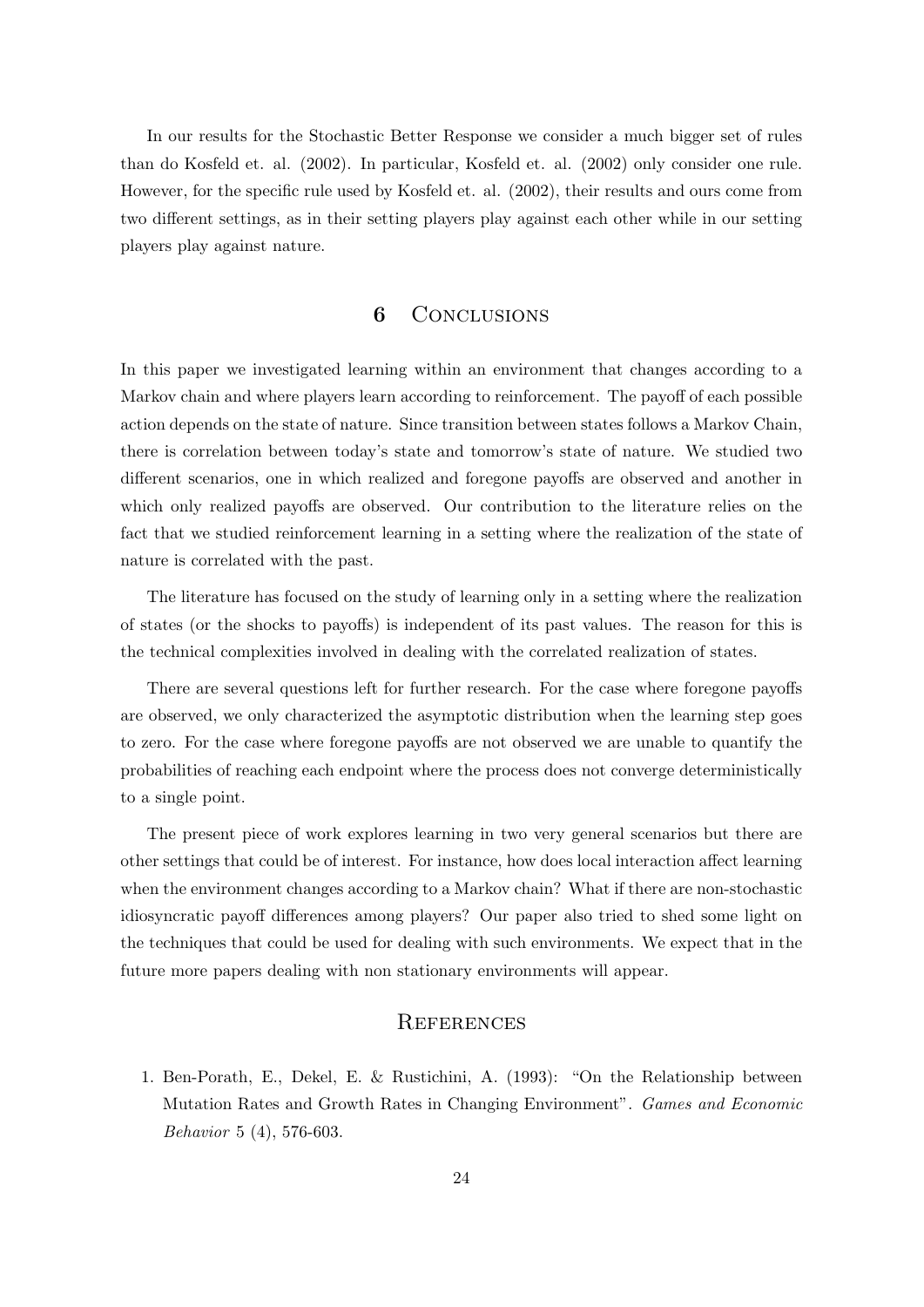- 2. Bena¨ım, M. & Weibull, J. (2003): "Deterministic Approximation of Stochastic Evolution in Games". Econometrica 71 (3), 873-903.
- 3. Börgers, T., Morales, A. & Sarin, R. (2004): "Expedient and Monotone Learning Rules". Econometrica 71 (2), 383-405.
- 4. Börgers, & Sarin, R. (1997): "Learning Through Reinforcement and Replicator Dynamics". Journal of Economic Theory 77, 1-14.
- 5. Camerer, C. & Ho, T. H. (1999): "Experienced-Weighted Attraction Learning in Normal Form Games". Econometrica 67 (4), 827-874.
- 6. Conlisk, J. (1996): "Why Bounded Rationality?". The Journal of Economic Literature 34, 669-700.
- 7. Cross, J. (1973): "A Stochastic Learning Model of Economic Behavior". The Quarterly Journal of Economics 87, 239-266.
- 8. Ellison, G. & Fudenberg, D. (1995): "Word-of-Mouth Communication and Social Learning". The Quarterly Journal of Economics 110 (1), 93-125.
- 9. Erev, I. & Roth, A. (1998): "Predicting How People Play Games: Reinforcement Learning in Experimental Games with Unique, Mixed Strategy Equilibria". The American Economic Review 88 (4), 848-881.
- 10. Fudenberg, D. & Harris, C. (1992): "Evolutionary Dynamics with Aggregate Shocks". Journal of Economic Theory 57, 420-441.
- 11. Hirshleifer, D. & Welch, I. (2002): "An Economic Approach to the Psychology of Change: Amnesia, Inertia, and Impulsiveness". Journal of Economics  $\mathcal C$  Management Strategy 11 (3), 379-421.
- 12. Kosfeld, M., Droste, E. & Voorneveld, M. (2002): "A Myopic Adjustment Leading to Best Reply Matching". Games and Economic Behavior 40, 270-298.
- 13. Rubinstein, A. (1998): "Modeling Bounded Rationality". The MIT press, Cambridge, Massachusetts.
- 14. Rubinstein, A. (2002): "Irrational Diversification in Multiple Decision Problems". European Economic Review 46, 1369-1378.
- 15. Rustichini, A. (1999): "Optimal Properties of Stimulus Response Learning Models". Games and Economic Behavior 29, 244-273.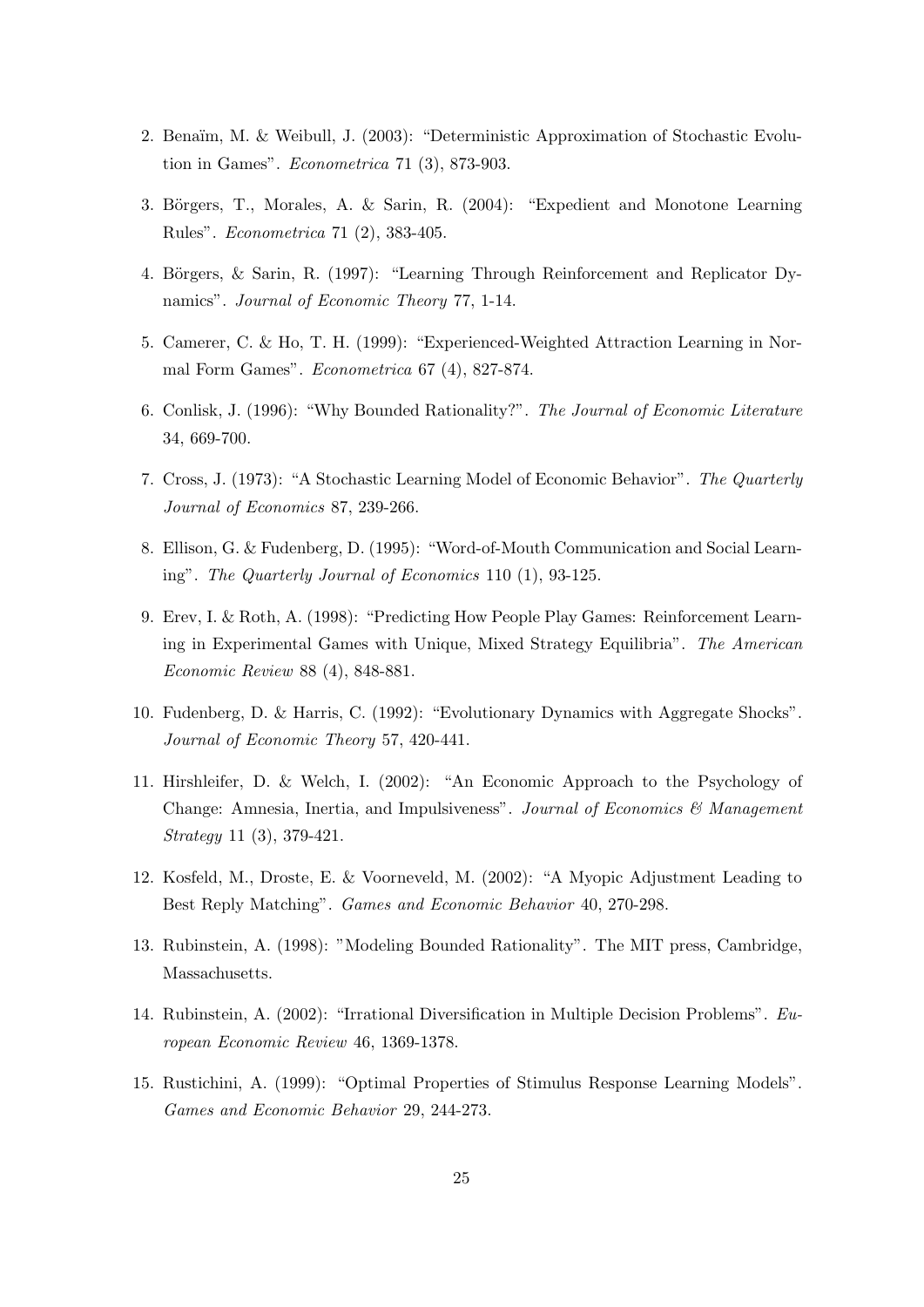- 16. Roth and Erev (1995): "Learning in Extensive-Form Games: Experimental Data and Simple Dynamic Models in the Intermediate Term". Games and Economic Behavior 8, 164-212.
- 17. Samuelson, L. (1994): "Stochastic Stability in Games with Alternative Best Replies". Journal of Economic Theory 64 (1), 35-65.
- 18. Shanks, D., Tunney, R. & McCarthy, J. (2002): "A Re-examination of Probability Matching and Rational Choice". Journal of Behavioral Decision Making 15, 233-250.
- 19. Siegel, S. & Goldstein, D. A. (1959): "Decision Making Behavior in a Two-Choice Uncertain Outcome Situation". Journal of Experimental Psychology 57 (1), 37-42.
- 20. Vulkan, N. (2000): "An Economist's Perspective on Probability Matching". Journal of Economic Surveys 14 (1), 101118.

#### **APPENDIX**

#### PROOF OF PROPOSITION 1

We begin by proving the following lemma.

**Lemma 2.** For any  $\varepsilon > 0$  there exists a  $\hat{\mu} > 0$ ,  $\hat{t}(\varepsilon) > 0$  and a sequence  $y = \{y^t\}_{t=\hat{t}}^{\infty}$  given by  $y^{\hat{t}} = \sigma_1^{\hat{t}}$  and recursively for  $t > \hat{t}$ 

$$
y^{t+1} = \begin{cases} y^t + 2(1 - y^t)\mu \sum_{j:\pi_{1j} \ge \pi_{2j}} \lambda_j f(\pi_j) & \text{with probability } 1/2 \\ y^t + 2y^t \mu \sum_{j:\pi_{1j} < \pi_{2j}} \lambda_j f(\pi_j) & \text{with probability } 1/2 \end{cases}
$$

such that for any  $\mu < \hat{\mu}$  we have that

$$
P\left(\lim_{t\to\infty}|\sigma_1^t - y^t| > \varepsilon\right) = 0.
$$

*Proof.* In the main text we defined  $h < m$  as the minimum natural number such that  $\pi_{1j} \geq \pi_{2j}$ for  $j \leq h$  and  $\pi_{2j} > \pi_{1j}$  for  $j > h$ . For any given  $\varepsilon > 0$  define now the sequence  $\hat{\sigma}_1 = \{\hat{\sigma}_1^t\}_{t=\hat{t}(\varepsilon)}^{\infty}$ as  $\hat{\sigma}_1^{\hat{t}(\varepsilon)} = \sigma_1^{\hat{t}(\varepsilon)}$  $t(\varepsilon)$  and recursively for  $t > \hat{t}(\varepsilon)$ 

$$
\hat{\sigma}_1^{t+1} = \begin{cases}\n\hat{\sigma}_1^t + \hat{\sigma}_2^t \mu f(\pi_1) & \text{with probability } \lambda_1 \\
\vdots \\
\hat{\sigma}_1^t + \hat{\sigma}_2^t \mu f(\pi_h) & \text{with probability } \lambda_h \\
\hat{\sigma}_1^t - \hat{\sigma}_1^t \mu f(\pi_{h+1}) & \text{with probability } \lambda_{h+1} \\
\vdots \\
\hat{\sigma}_1^t - \hat{\sigma}_1^t \mu f(\pi_m) & \text{with probability } \lambda_m\n\end{cases}
$$

.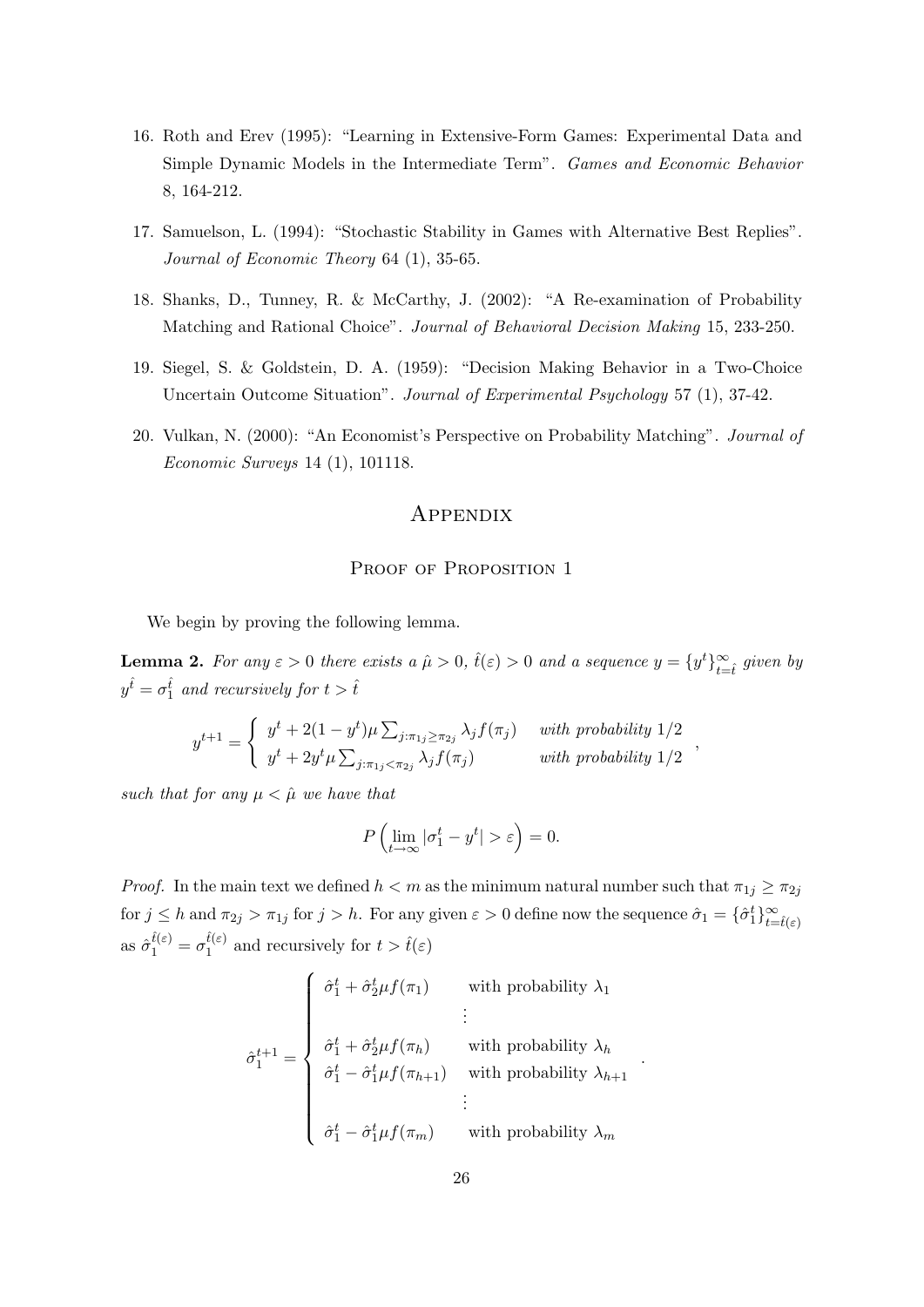Fix  $\hat{t}(\varepsilon)$  to be the minimum natural number such that for any given  $t > \hat{t}(\varepsilon)$ ,

$$
P\left(|E_0(\sigma_1^t) - E_0(\hat{\sigma}_1^t)| > \varepsilon\right) = 0.
$$
\n(18)

The existence of such  $\hat{t}(\varepsilon)$  is guaranteed by the fact that the transition matrix P is irreducible and aperiodic and by the Perron-Frobenius theorem applied to P. In an abuse of notation, from now on we will simply write  $\hat{t}$  to denote  $\hat{t}(\varepsilon)$ .

Since  $E_0$  is linear in both  $\hat{\sigma}_1^t$  and  $y^t$ , we have that for all  $t > \hat{t}$ ,  $\hat{\sigma}_1^t = y^t$  if and only if  $E_0(\hat{\sigma}_1^{t+1}) = E_0(y^{t+1})$ . Thus, given that  $y^{\hat{t}} = \hat{\sigma}_1^{\hat{t}}$ , that  $E_0$  is linear in both  $\hat{\sigma}_1^t$  and  $y^t$  and that the distribution of both y and  $\hat{\sigma}_1$  is aperiodic, we have that

$$
E_0(y^{\hat{t}+k}) = E_0(\hat{\sigma}_1^{\hat{t}+k})
$$
\n(19)

for all  $k \in \mathbb{N}$ .

Given the definition of y and equations (18) and (19) we must have that for any  $\varepsilon > 0$ and any  $t > \hat{t}$ ,

$$
P(|E_0(\sigma_1^t) - E_0(y^{t+1})| > \varepsilon) = 0.
$$
\n(20)

Given the specification of  $\sigma_1$  and the definitions of  $\hat{\sigma}_1$  and y, as  $\mu$  gets arbitrarily small, the variance of  $\sigma_1$ ,  $\hat{\sigma}_1$  and y gets arbitrarily small as well. Formally, for any  $\varepsilon > 0$  there exists a  $\hat{\mu} > 0$  and a  $t > \hat{t}$  such that for any  $\mu < \hat{\mu}$  and  $k \in \mathbb{N}$  we have that  $Var_t(\sigma_1^{t+k}) < \varepsilon$ ,  $Var_t(\hat{\sigma}_1^{t+k}) < \varepsilon$  and  $Var_t(y^{t+k}) < \varepsilon$ .

Assume that  $\sigma_1$  does not converge in probability to y. As  $\mu$  goes to zero the variance of both  $\sigma_1$  and y goes to zero. Hence, both variables will converge in probability to a single point. That is, for all  $\delta > 0$  there exists  $\bar{\sigma}_1$ ,  $\bar{y}$ ,  $\bar{\mu} > 0$  and  $\bar{t} \in \mathbb{N}$  such that for all  $\mu < \bar{\mu}$ and  $t > \overline{t}$ ,  $P(|\sigma_1^t - \overline{\sigma}_1| > \delta) = 0$  and  $P(|y_1^t - \overline{y}| > \delta) = 0$ . This can also be rewritten as  $P(|E_0(\sigma_1^t) - \bar{\sigma}_1| > \delta) = 0$  and  $P(|E_0(y_1^t) - \bar{y}| > \delta) = 0$ .

If  $\bar{\sigma}_1 \neq \bar{y}$ , them we must have that exists a  $\gamma > 0$  and a  $t \in \mathbb{N}$  such that

$$
P\left(|E_0(\sigma_1^{t+k}) - E_0(y^{t+k})| > \gamma\right) > 0
$$

for all  $k \in \mathbb{N}$ , which contradicts equation (20). Hence, given that  $P(|\sigma_1^t - \bar{\sigma}_1| > \delta) = 0$ ,  $P(|y_1^t - \bar{y}| > \delta) = 0$  and  $\bar{\sigma}_1 = \bar{y}$ , we must have that for any  $\varepsilon > 0$  there exists a  $\hat{\mu}$  such that for all  $\mu < \hat{\mu}$ ,

$$
P\left(\lim_{t\to\infty}|\sigma_1^t - y^t| > \varepsilon\right) = 0.
$$

 $\Box$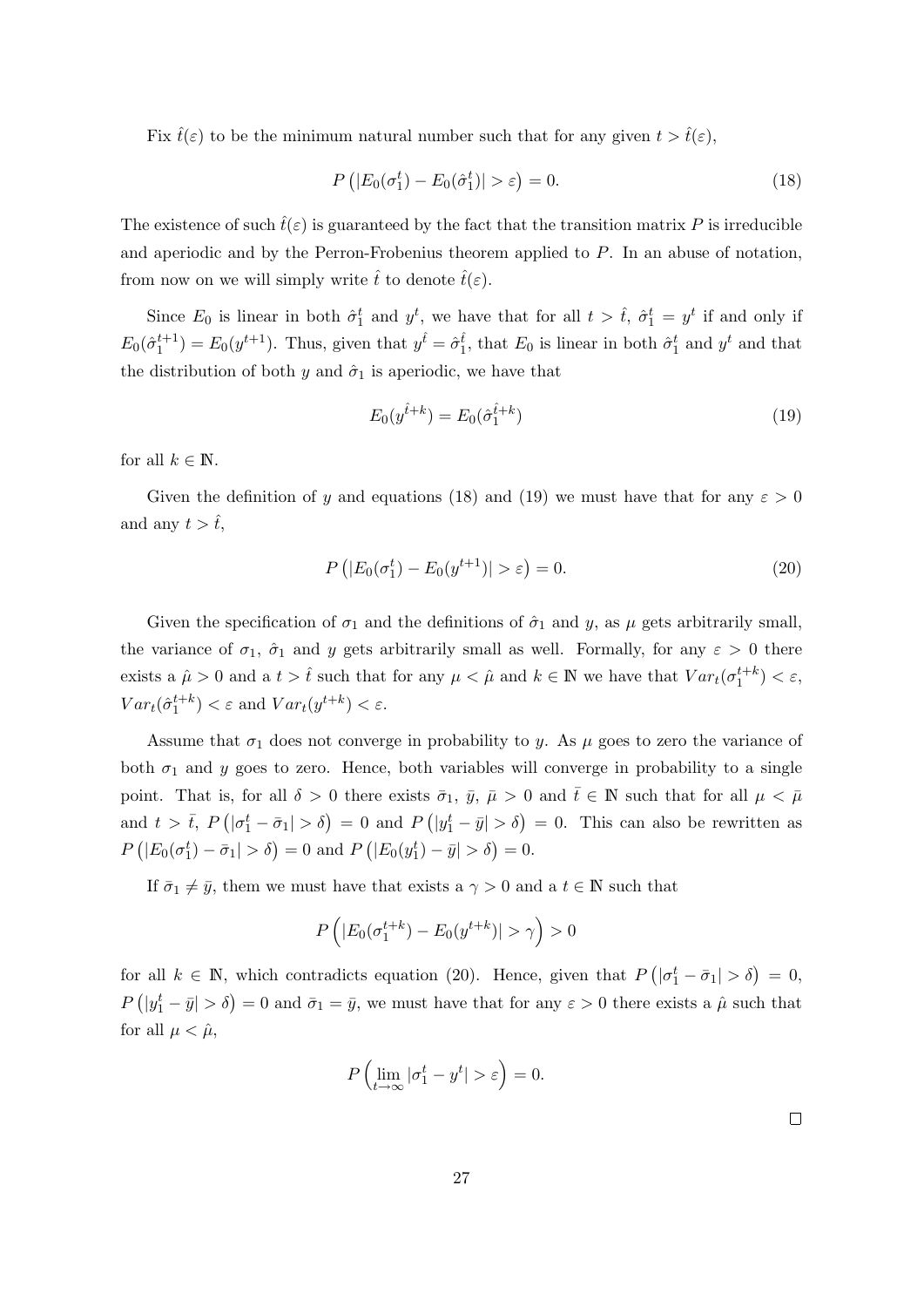In the next lemma we establish that y converges in probability to  $\tilde{\sigma}$ .

**Lemma 3.** For any  $\varepsilon > 0$  there exists a  $\hat{\mu} > 0$  such that for any  $\mu < \hat{\mu}$  we have that

$$
P\left(\lim_{t\to\infty}|y^t-\tilde{\sigma}|>\varepsilon\right)=0.
$$

*Proof.* First, note that the point  $y^t = \tilde{\sigma}$ , with  $\tilde{\sigma}$  as defined in Proposition 1, solves the equation

$$
y^{t} + 2(1 - y^{t})\mu \sum_{j:\pi_{1j} \geq \pi_{2j}} \lambda_{j} f(\pi_{j}) = y^{t} - 2y^{t} \mu \sum_{j:\pi_{1j} < \pi_{2j}} \lambda_{j} f(\pi_{j}).
$$

Define now the sequence  $y_1 = \{y_1^t\}_{t=\hat{t}}^{\infty}$  as follows

$$
y_1^t = \begin{cases} y^t & \text{if } y^t \ge \tilde{\sigma} \\ \tilde{\sigma} & \text{otherwise} \end{cases} .
$$

Hence, we have that  $E_0(y^t) \le E_0(y_1^t)$  for all  $t > \hat{t}$ . Note that if  $y^t > \tilde{\sigma}$  then we have that  $E_0(y^{t+1}) < E_0(y^t)$ . This implies that  $E_0(y_1^{t+1}) < E_0(y_1^t)$  for all  $y_1^t > \tilde{\sigma}$  and  $E_0(y_1^{t+1}) = E_0(y_1^t)$ for  $y_1^t = \tilde{\sigma}$ . Therefore,  $y_1$  is a super-martingale with lower-bound  $\tilde{\sigma}$ . Thus, by the Martingale convergence theorem,  $\lim_{t\to\infty} y_1^t$  exists. Given that  $E_0(y_1^{t+1}) < E_0(y_1^t)$  for all  $y_1^t > \tilde{\sigma}$  and  $E_0(y_1^{t+1}) = E_0(y_1^t)$  for  $y_1^t = \tilde{\sigma}$ , we must have that  $\lim_{t\to\infty} y_1^t = \tilde{\sigma}$ . This implies that  $y_1$ converges in probability to  $\tilde{\sigma}$ .

Define now the sequence  $y_2 = \{y_2^t\}_{t=\hat{t}}^{\infty}$  as follows:

$$
y_1^t = \begin{cases} y^t & \text{if } y^t \le \tilde{\sigma} \\ \tilde{\sigma} & \text{otherwise} \end{cases}
$$

.

Hence, we have that  $E_0(y^t) \ge E_0(y_1^t)$  for all  $t > \hat{t}$ . Note that if  $y < \tilde{\sigma}$  then we have that  $E_0(y^{t+1}) > E_0(y^t)$ . This implies that  $E_0(y_2^{t+1}) > E_0(y_2^t)$  for all  $y_2^t < \tilde{\sigma}$  and  $E_0(y_2^{t+1}) = E_0(y_2^t)$ for  $y_2^t = \tilde{\sigma}$ . Therefore,  $y_2$  is a sub-martingale with upper-bound  $\tilde{\sigma}$ . Thus, by the Martingale convergence theorem,  $\lim_{t\to\infty} y_2^t$  exists. Given that  $E_0(y_2^{t+1}) > E_0(y_2^t)$  for all  $y_2^t < \tilde{\sigma}$  and  $E_0(y_2^{t+1}) = E_0(y_2^t)$  for  $y_1^t = \tilde{\sigma}$ , we must have that  $\lim_{t\to\infty} y_2^t = \tilde{\sigma}$ . This implies that  $y_2$ converges in probability to  $\tilde{\sigma}$ .

Hence, we have that for any  $\varepsilon > 0$  exists a  $\hat{\mu}$  such that for all  $\mu < \hat{\mu}$ ,

$$
P\left(\lim_{t\to\infty}|y_1^t - \tilde{\sigma}| > \varepsilon\right) = 0
$$
  

$$
P\left(\lim_{t\to\infty}|y_2^t - \tilde{\sigma}| > \varepsilon\right) = 0.
$$

We know, given the definition of y, that for any  $\varepsilon > 0$  there exists a  $\hat{\mu} > 0$  and a  $t > \bar{t}$ such that for any  $\mu < \hat{\mu}$  and  $h > t$  we have that  $Var_t(y^{t+h}) < \varepsilon$ . This, together with the fact that  $E_0(y^t) \le E_0(y_1^t)$  and  $E_0(y^t) \ge E_0(y_1^t)$  for all  $t > \hat{t}$  implies that for all  $t > \max{\{\overline{t}, \hat{t}\}}$  we must have that  $\lim_{t\to\infty} y^t = \tilde{\sigma}$ . This implies that y converges in probability to  $\tilde{\sigma}$ .  $\Box$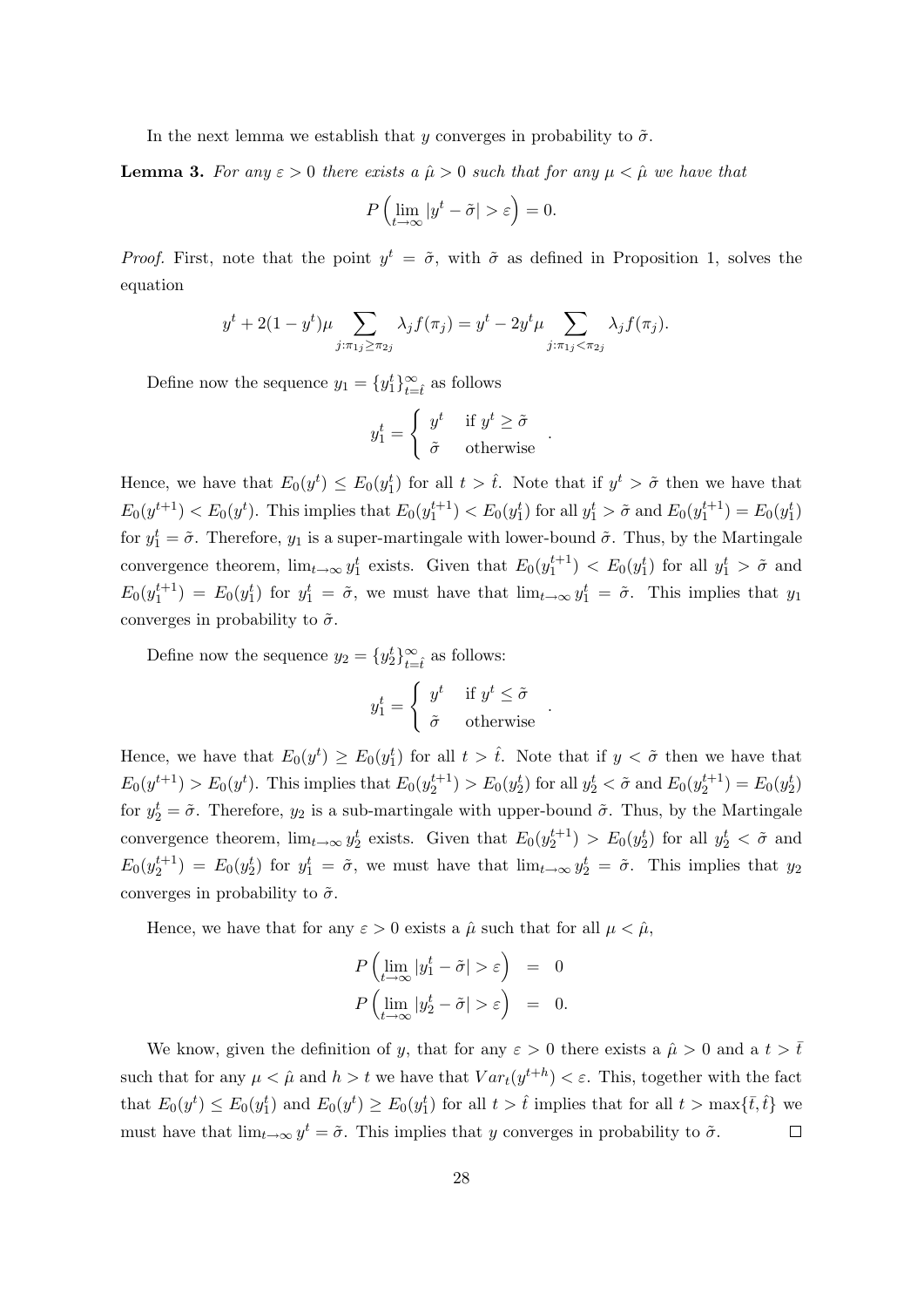Now we are able to prove the result in Proposition 1.

*Proof of Proposition 1.* We know from Lemma 2 that  $\sigma_1$  converges in probability to y. From Lemma 3 we also know that y converges in probability to  $\tilde{\sigma}$ . Hence, we must have that  $\sigma_1$ converges in probability to  $\tilde{\sigma}$ . This is the result of the Proposition.  $\Box$ 

#### PROOF OF PROPOSITION 2

Whenever  $\sigma_1^t$  is arbitrarily close to 0 we have that

$$
\sigma_1^{t+1}|_j = \sigma_1^t(1 + g(\pi_{2j}) - g(\pi_{1j})) + o(\sigma_1^t).
$$

Define  $\gamma_j = 1 + g(\pi_{2j}) - g(\pi_{1j})$  for all  $j \in \{1, ..., m\}$ . Hence, given that g is increasing, we have that  $\gamma_i \leq 1 < \gamma_j$  if and only if  $\pi_{1i} \geq \pi_{2i}$  and  $\pi_{1j} < \pi_{2j}$ . We can approximate the equation for the evolution of the sequence  $\sigma_1$  when  $\sigma_1^t$  is arbitrarily close to 0 as follows:

$$
\sigma_1^{t+1}|_j = \gamma_j \sigma_1^t.
$$

**Lemma 4.** For any  $\bar{\sigma}_1^t \in (0,1)$  and any  $\varepsilon > 0$  there exists a  $\sigma_1^t < \bar{\sigma}_1^t$  and a  $\bar{k} \in \mathbb{N}$  such that for  $k > \bar{k}$ 

$$
P\left(\left|\sigma_1^{t+k}-\hat{\sigma}_1^{t+k}\right|>\varepsilon\right)=0,
$$

where  $\hat{\sigma}_1^{t+\bar{k}} = \sigma_1^{t+\bar{k}}$  and

$$
\hat{\sigma}_1^{t+k+1} = \begin{cases}\n\gamma_1 \sigma_1^{t+k} & \text{with probability } \lambda_1 \\
\vdots & \vdots \\
\gamma_m \sigma_1^{t+k} & \text{with probability } \lambda_m\n\end{cases}
$$

for  $k > \overline{k}$ .

*Proof.* Given that the transition matrix  $P$  is irreducible and aperiodic and that the number of states is finite, we have the standard result that the empirical distribution of states converges to the limiting distribution of states. This can be rewritten as: for any  $\delta > 0$  there exists a  $\bar{k}(\delta) \in \mathbb{N}$  such that for  $k > \bar{k}(\delta)$ ,

$$
P\left(\left|\frac{\sum_{t=0}^{k} \mathbb{1}_{\{s^t = j\}}}{k+1} - \lambda_j\right| > \delta\right) = 0\tag{21}
$$

for all  $j \in \{1, \ldots, m\}$ .

We have seen before that if  $\sigma_1^t$  is arbitrarily close to 0 we can write  $\sigma_1^{t+1}|j = \gamma_j \sigma_1^t$ . In other words, for any  $\kappa > 0$  there exists a  $\bar{\sigma}_1(\kappa) \in (0,1)$  such that if  $\sigma_1^t < \bar{\sigma}_1(\kappa)$  then

$$
P\left(|\sigma_1^{t+1}|_j - \gamma_j \sigma_1^t| > \kappa\right) = 0
$$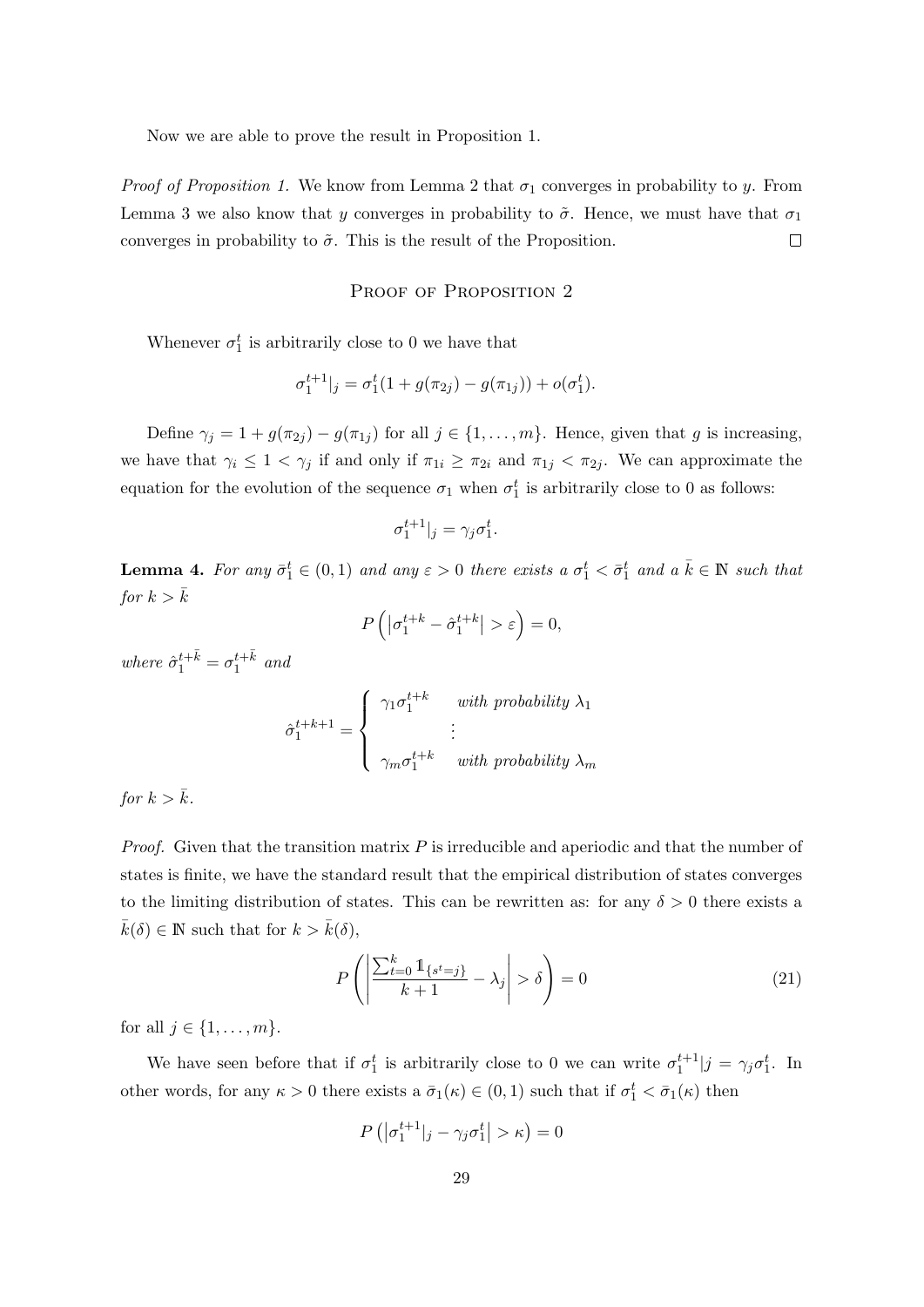for all  $j \in \{1, \ldots, m\}$ . This result can also be expressed as follows. For any  $\kappa > 0$  and any  $k \in \mathbb{N}$  there exists a  $\bar{\sigma}_1(\kappa) \in (0,1)$  such that if  $\sigma_1^t < \bar{\sigma}_1(\kappa)$  then

$$
P\left(\left|\sigma_1^{t+k+1}|_j - \gamma_j \sigma_1^{t+k}\right| > \kappa\right) = 0.
$$
\n(22)

Hence, we have the following two facts. First, the probability of a state being realized a sufficiently far way number of periods converges to the limiting distribution of the Markov chain. Second, that  $\sigma_1^{t+1}|j$  behaves as  $\gamma_j \sigma_1^t$  if  $\sigma_1^t$  is sufficiently small. Then, for k sufficiently large and  $\sigma_1^t$  sufficiently close to 0 we have that for all  $j \in \{1, \ldots, m\}$ ,  $\sigma_1^{t+k+1} = \gamma_j \sigma_1^{t+k}$  with probability  $\lambda_i$ . In other words, combining the results in equations (21) and (22) we can write that for all  $\varepsilon > 0$  there exists a  $\bar{k}(\varepsilon) \in \mathbb{N}$  and  $\bar{\sigma}_1(\varepsilon) \in (0,1)$ , such that for all  $k > \bar{k}(\varepsilon)$  and  $\sigma_1^t < \bar{\sigma_1}(\varepsilon)$  we have that

$$
P\left(\left|\sigma_1^{t+k} - \hat{\sigma}_1^{t+k}\right| > \varepsilon\right) = 0,
$$

where  $\hat{\sigma}_1^{t+\bar{k}} = \sigma_1^{t+\bar{k}}$  and

$$
\hat{\sigma}_1^{t+k+1} = \begin{cases}\n\gamma_1 \sigma_1^{t+k} & \text{with probability } \lambda_1 \\
\vdots \\
\gamma_m \sigma_1^{t+k} & \text{with probability } \lambda_m\n\end{cases}
$$

for  $k > \bar{k}$ .

**Lemma 5.** The sequence  $\sigma_1$  cannot converge to 0 if

$$
\sum_{j=1}^{m} \lambda_j \log \gamma_j > 0.
$$

There is a positive probability that the sequence  $\sigma_1^t$  converges to 0 if

$$
\sum_{j=1}^{m} \lambda_j \log \gamma_j < 0.
$$

Proof. Reasoning as in the proof of Lemma 1 in Ellison and Fudenberg (1995), the sequence  $\sigma_1$  can converge to zero if and only if the sequence  $y = \log \sigma_1$  can converge to  $-\infty$ . Using again the proof from Lemma 1 in Ellison and Fudenberg (1995) and Lemma 4 in this appendix, the sequence y can converge to  $-\infty$  only if  $\sum_{j=1}^{m} \lambda_j \log \gamma_j < 0$ . The result follows.  $\Box$ 

To study the situation in which the process is arbitrarily close to 1, we proceed as follows. First, we define  $w^t = 1 - \sigma_1^t$ . Then we apply the analysis above to the variable  $w^t$ . Define  $\hat{\gamma}_j = 1 + g(\pi_{2j}) - g(\pi_{1j}).$  Then we have that for all  $\varepsilon > 0$  there exists a  $\bar{k} \in \mathbb{N}$  and  $\bar{w} \in (0,1)$ such that for all  $k > \bar{k}$  and  $w^t < \bar{w}$  we have that

$$
P\left(|w^{t+k} - \hat{w}^{t+k}| > \varepsilon\right) = 0,
$$

 $\Box$